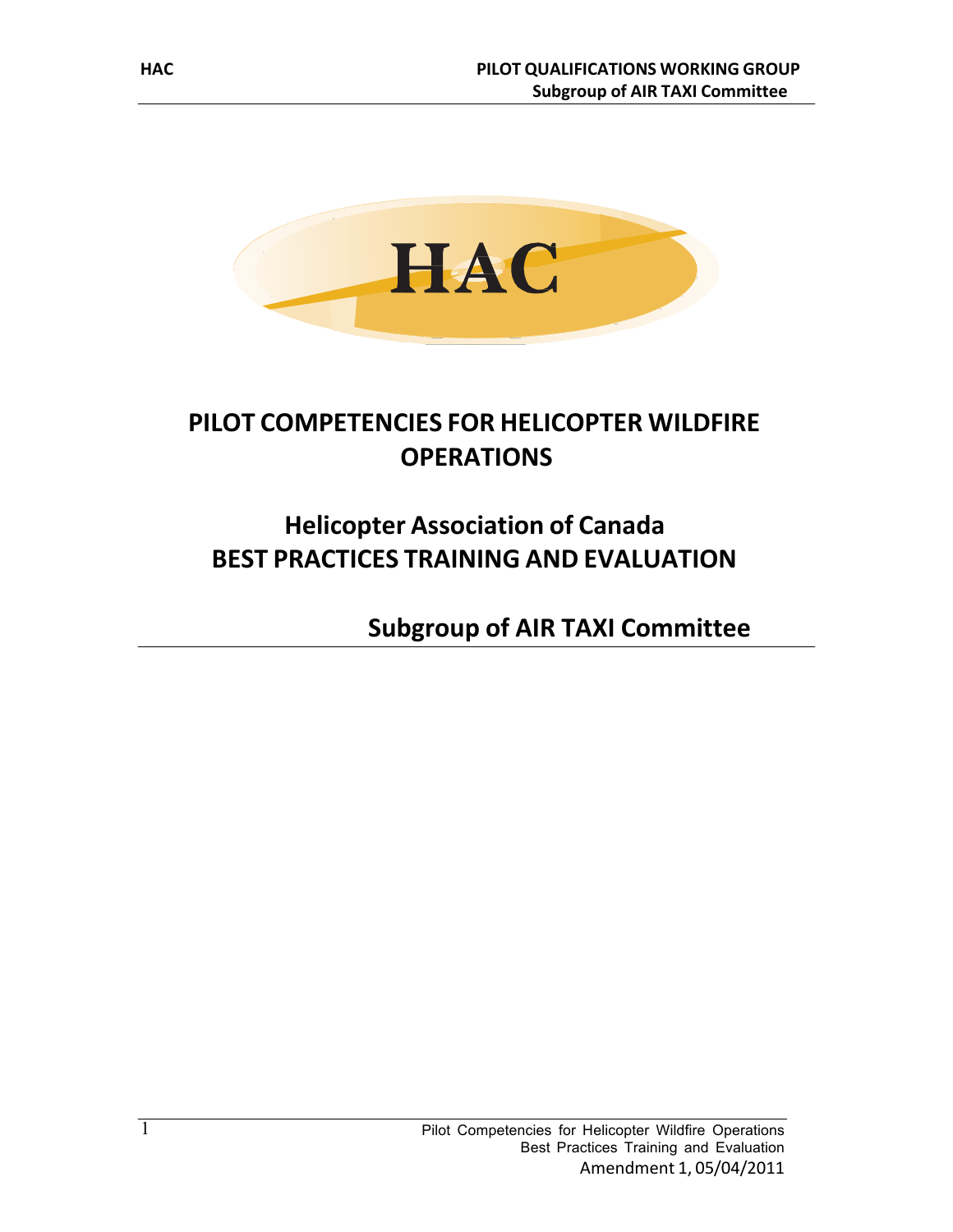### **DISCLAIMER**

This document provides guidance to members of the Helicopter Association of Canada (HAC) wishing to establish or adopt industry best practices.

This document is not, and is not intended to be, all inclusive.

While every effort has been made to supply accurate and up to date information, the HAC and the company's and individuals associated with its production assume no responsibility or liability for the accuracy, adequacy, or completeness of any information presented in the Document and assume no responsibility for any errors or omissions, or outcomes arising directly or indirectly from its use.

In the event of any conflict, discrepancy, error, or omission between the information presented in the document and any applicable provincial and/or federal law, regulation, directive, order or recommendation, the applicable provincial and/or federal law, regulation, directive, order or recommendation shall prevail.

The HAC and the companies, organizations, and individuals that are a part of the association or contributed to the development of the document make no representation, warranty, or guarantee in connection with the publication or the contents of the document, and hereby disclaim liability or responsibility for loss, damage or harm of any kind resulting from its use or the violation of any legal requirement with which any provision in the document may conflict.

The information in the document is intended as a guide only and does not provide the only acceptable method of dealing with the topics addressed herein. The document is not a definitive or exhaustive guide to compliance with government regulations and does not release users of this document from their responsibilities under applicable laws, regulations, directives, orders or recommendations.

The HAC and the companies, organizations, and individuals that are part of the association or contributed to the development of the document assume no liability in publishing the document. In each case, companies, organizations or individuals using this document should conduct their own due diligence by way of performing specific testing, research, development and implementation of individual methods of controls and should familiarize themselves with all applicable laws, regulations, directives, orders or recommendations.

### **ACKNOWLEGMENT**

The HAC and the members of the Air Taxi Committee would like to gratefully acknowledge the participation and commitment of the members of the Pilot Qualifications Working Group in the development of this document.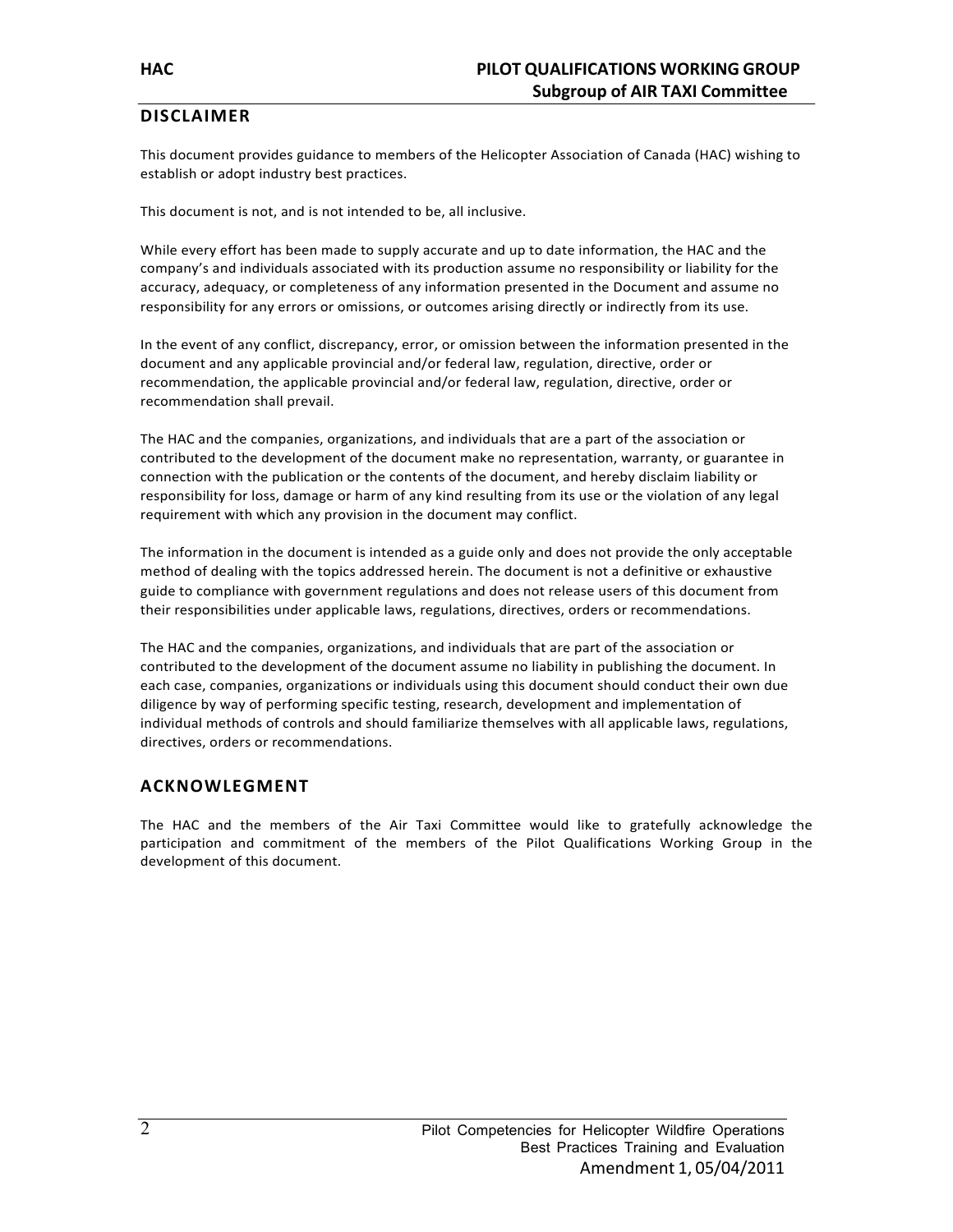# **BACKGROUND & PREAMBLE**

Through the Helicopter Association of Canada ("HAC") and under the direction of its Air Taxi committee the Pilot Qualifications Working Group sub---committee was formed. This resulting document is a joint effort between representatives of the HAC Operator membership ("Operators") and Government Agencies who are Associate and Individual HAC members("Customers") involved in forestry flying, in particular wildfire operations activities. The twelve members of this Working Group have over 300 combined years of helicopter aviation experience representing a valuable crosssection of the overall Canadian industry. The Working Group wasformed to addressthe HAC Operator member's concern that the minimum fixed hours currently required by Customersis an imprecise measure of a pilot's ability, further making it difficult to introduce competent pilots into forestry's wildfire operations activities. Through a previous HAC Working Group many years ago, the minimum fixed hourly requirement was developed to assess competency of pilots. Today's Operators and Customers agreed a refining and specifying of the criteria for assessing pilots' abilities was necessary to reflect the current wildfire operations requirements.

A mentorship program based on achieving higher levels of competency through additional and specialized training is necessary industry wide as a succession program. Developing specific pilot skills and providing in---depth training in those competencies used during Wildfire Operations are designed to increase pilots, Operators and Customers knowledge, safety and an improved alternative to a minimum fixed hourly requirementalone.

The Working Group identified the areas with the greatest exposure and risk due to the unique operating environment posed by wildfire operations where an advanced level of pilot competency is requisite. The Working Group developed eight Pilot Competencies; each of these competencies begins with the **Aim** of the training competency followed by the **Industry Best Practice** to operate in these circumstances:

- 1. General Wildfire Operations Knowledge
- 2. MountainFlying
- 3. External Load Short Line (horizontal reference), Long Line (vertical reference), Precision Load Placement, Water Bucketing / Tanking
- 4. Class D External Loads
- 5. Aerial Ignition Device (AID) and Drip Torching
- 6. Hover Exit
- 7. ConfinedAreaOperations
- 8. Low Visibility Flight

The **Pilot Competencies for Helicopter Wildfire Operations** document will be a HAC/CIFFC (Canadian Inter---Agency Forest Fire Centre ) document which the Customers would adopt as the framework for their specific set of standard expectations. The document will be publicly available as **Pilot Competencies for Helicopter Wildfire Operations**  $-$  Best Practices Training and Evaluation. This document would be the standard for Operators to use to ensure their pilots meet the competency expectations of the Customers. Each of the Forestry Agencies at their discretion will select their specific compilation of the eight pilot competencies that apply to their Wildfire Operations environment.

As the minimum general competency of pilots is that of a Pilot Proficiency Check (PPC), it is recognized that advanced competencies not specifically evaluated on a PPC are required for the risks associated with Wildfire Operations flying. Many of these advanced skills will be common to all operations but it is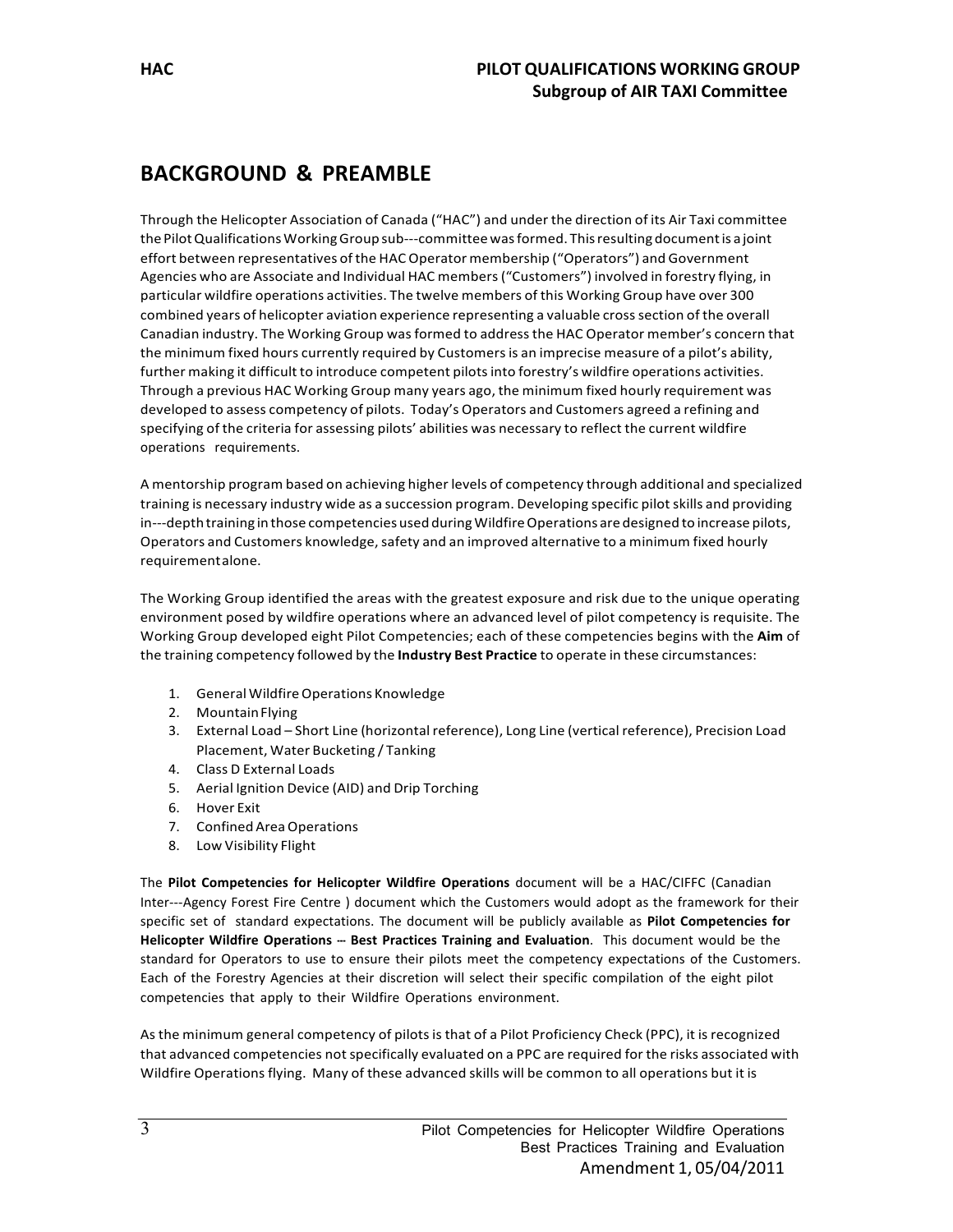# **HAC PILOT QUALIFICATIONS WORKING GROUP Subgroup of AIR TAXI Committee**

recognized that some of the required competencies will vary between Customers depending on factors such as operating terrain, type of wildfire activity, and individual Customer's risk assessments.

The Working Group addressesthe fact that not all of the competencies have an inherent hour requirement, for example: a Customer requiring a pilot to operate in reduced visibility can expect a pilot with a minimum of 500 hours(CASS 712.17) plus competency in Low Visibility operations. The Working Group also recommends Human Factors and Pilot Decision Making play a strong role in the training of all the competencies. Each Customer will indicate their specific requirements from the competency list, and each individual Customer retains their right to require other qualifications, competencies, or terms.

Not unlike the minimum fixed hours requirement, the Operator will train, evaluate and certify their pilots' competency and be held accountable to the Customers for discrepancies. The Operator remains responsible to provide the training required by all regulatory bodies, their Operations Manuals Training syllabus and company standards and correspondingly indicate those qualifications of the pilot by a single-- point---of---entry system.

The Operators will develop effective evaluation proceduresthat clearly demonstrate pilot proficiency in each of the eight Pilot Competencies. A guideline example for "Evaluation Protocol" based the 4---point marking scale in use by Transport Canada to evaluate PPC standardsisincluded in this document.

**"**Web Air Canada" will be used as the medium to house the pilot competency record which makes it a "one stop shopping" record for numerous Customersthat require accessto thisinformation. Operators involved in Wildfire Operations will realize little if any change to their current training programs. What they will experience is a streamlined reporting process available to all forestry agencies acrossthe country in a unified format. Those skills a pilot has received training and experience in and has demonstrated to their employer a satisfactory level of competence will be indicated in the pilot information section of the Webair Canada program. Thisinformation will be accessible only to that Operator and forestry agencies.

Itshould be noted this group's work and dedication to this project'sshift toward **Pilot Competencies, Training and Evaluation for Wildfire Operations**isintended to more specifically identify the competencies of the pilot engaged in this scope of work ultimately increasing safety.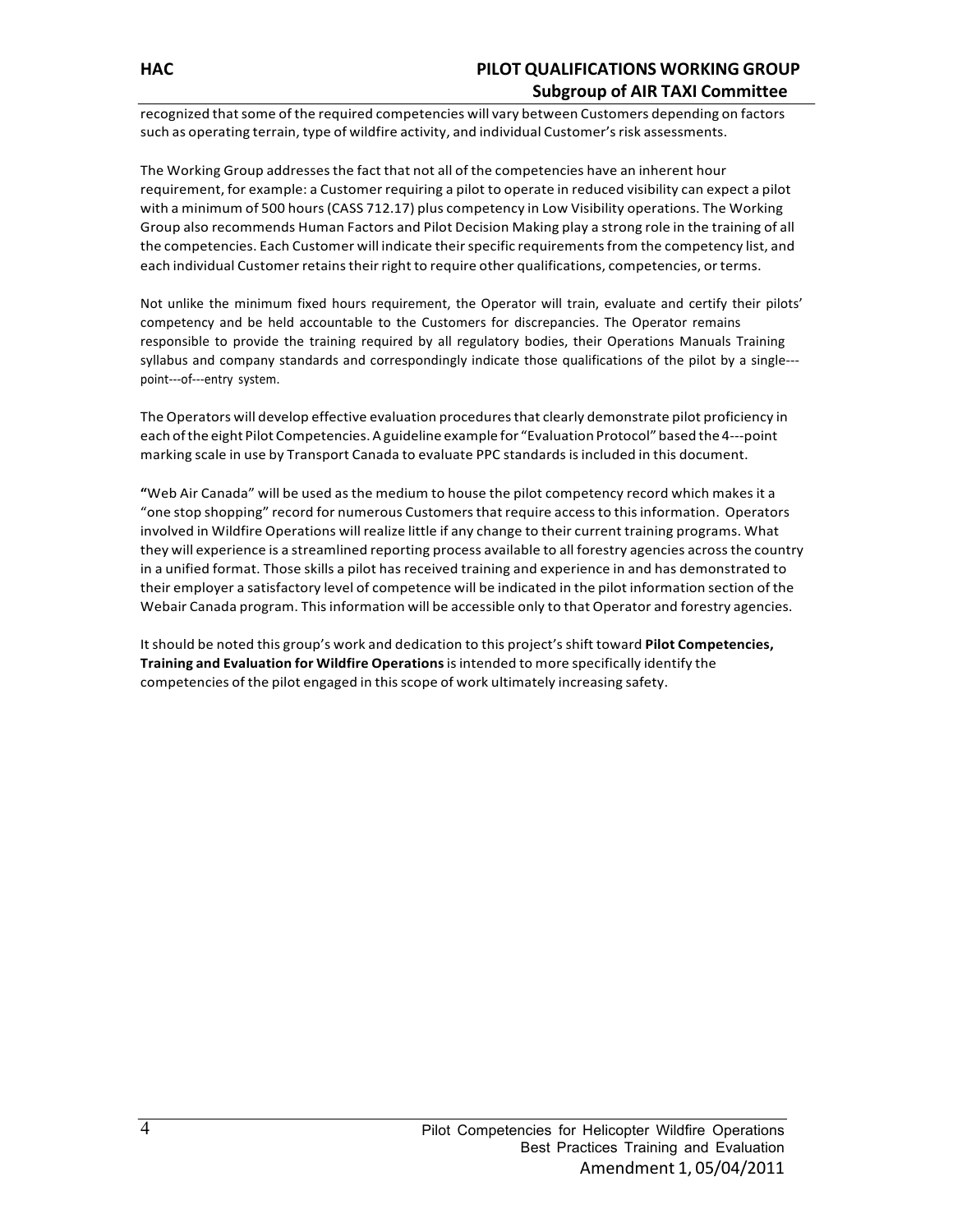# **GENERAL**

The purpose of this document is to promote effective helicopter operations in wildfire operations. The information contained within this document should be viewed as HAC endorsed Pilot Competencies for **HelicopterWildfireOperations.**

The **Pilot Competenciesfor Helicopter Wildfire Operations** outlined in this document are standardsthat pilotsshall meet prior to being dispatched to work in wildfire operations. Pilots shall be trained in accordance with their companies training syllabus which shall outline the specifics to be taught for each skill. A check / evaluation is to be conducted for each competency annually by the company Chief Pilot or his/her delegate. Competencies may be evaluated concurrently.

Each Competency is described beginning with the **Aim** of the training skillsfollowed by the **Industry Best Practice**. A guideline example for Evaluation Protocol is included at the end of this document to help define "Basic" and "Advanced" skill levels(The evaluation Standard is based on the 4 point marking scale from "PPC and Aircraft flight test guide") for each Competency

The eight Competencies are as follows:

- 1. General Wildfire Operations Knowledge
- 2. Mountain Flying
- 3. External Load Short Line (horizontal reference), Long Line (vertical reference), Precision Load Placement, Water Bucketing / Tanking
- 4. Class D External Loads
- 5. Aerial Ignition Device (AID) and Drip Torching
- 6. Hover Exit
- 7. Confined Area Operations
- 8. Low Visibility Flight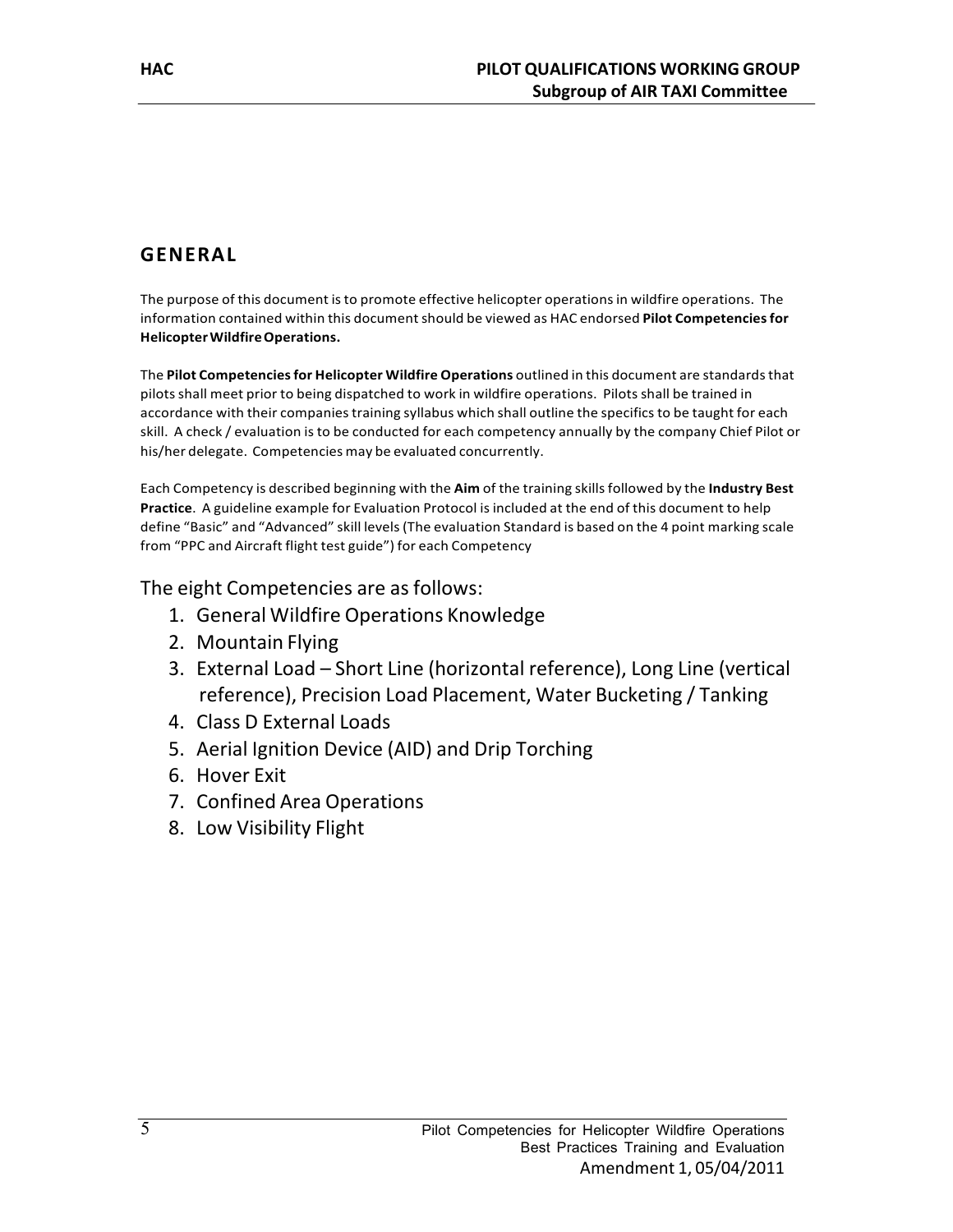# 1.**GENERAL WILDFIRE OPERATIONS KNOWLEDGE**

#### o **Aim**

Demonstrateand evaluate throughon---lineor computerbasedtraining&examination, an adequate knowledge of subjects associated with wildfire operations.

#### o **Industry Best Practice**

The Customers, under the auspices of the Canadian Inter---Agency Forest Fire Centre (CIFFC), have developed a wildfire operations general knowledge course that would provide pilots with a basic understanding of wildfire operations. This training covers topics such as:

- The Incident Command System;
- Wildfire AirOperations; Bucket/Tank use
- Fire---line Terminology
- Fire Behaviour; Fuel Types, Fire Rank, Fire Weather
- Fire Airspace and Traffic Coordination

It is expected that considering the complex nature of wildfire operations, the pilot will be completely conversant with the programming of their radios and GPS in the field.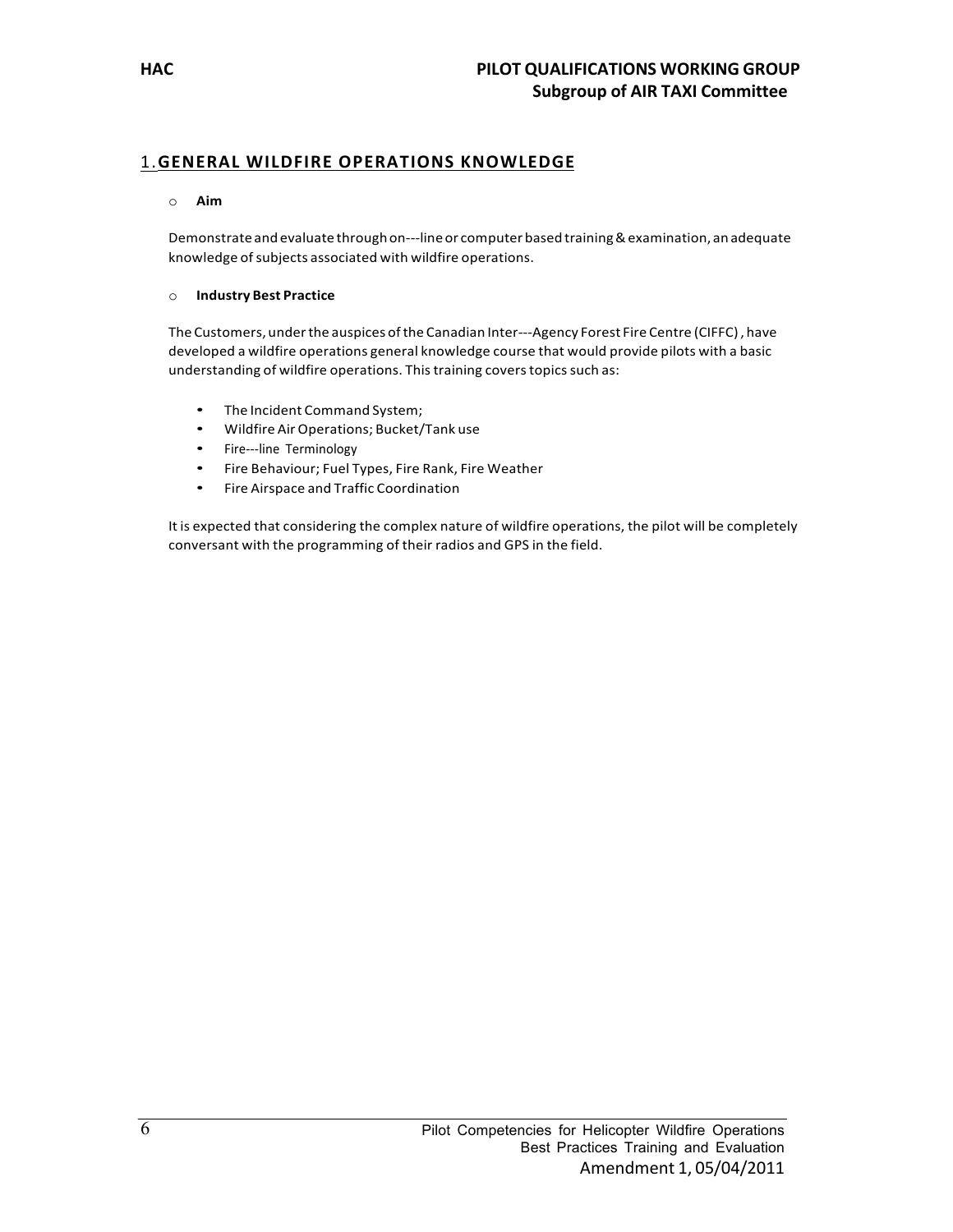### 2.**MOUNTAIN FLYING**

#### o **Aim**

Demonstrate the pilot's knowledge and practical skills of flying in mountainous environment, as outlined in the Operator's Training Program, while using sound judgment and ensuring safety of flight.

#### o **Industry Best Practice**

The company certifies the pilot has successfully completed the mountain training outlined in the HAC Mountain Training Guidelines and their Company Training Program.

**http://www.h---a---c.ca/hacMountainTrainingGuidlines.pdf (see Appendix "A")**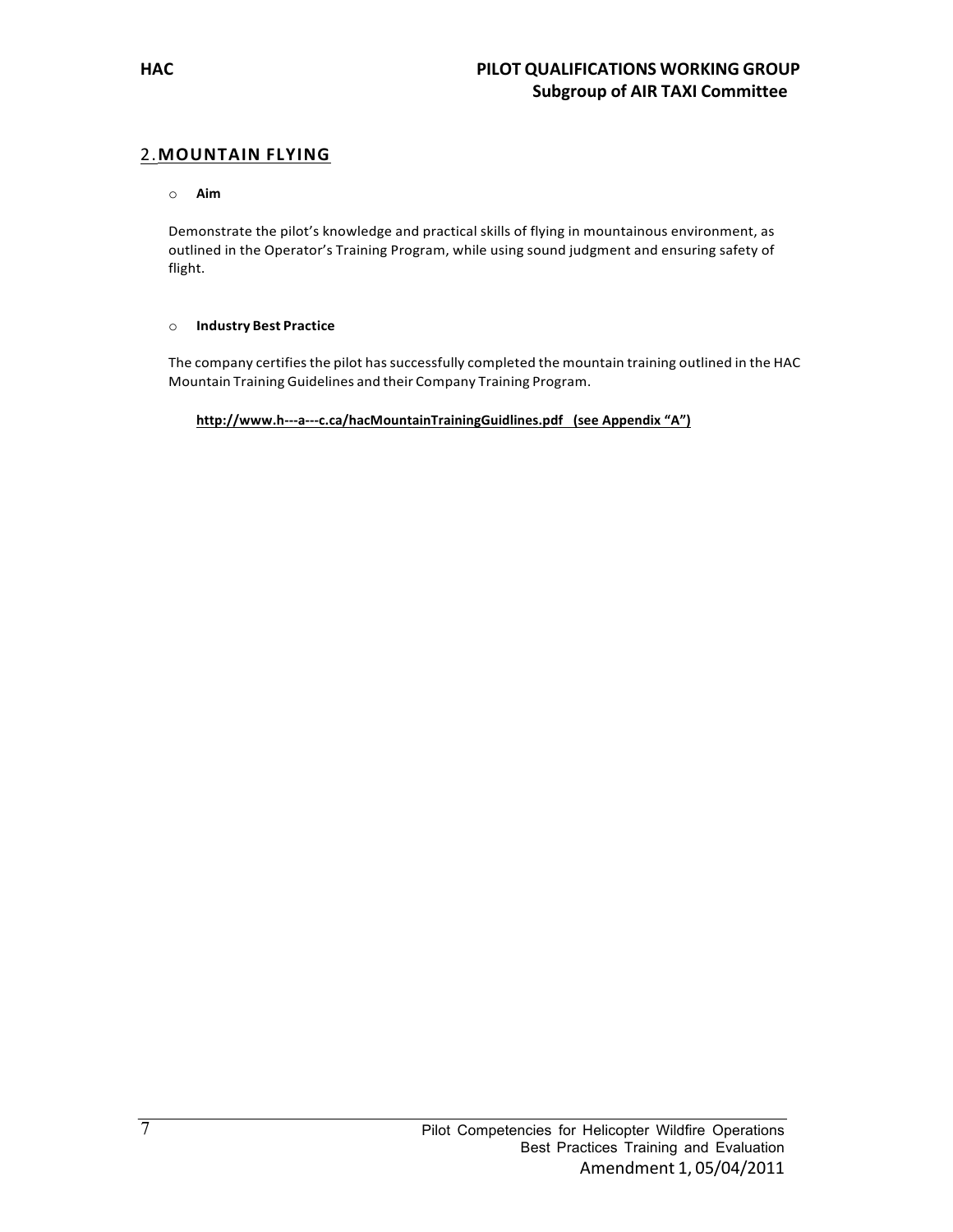### 3.**EXTERNAL LOAD**

#### o **Aim**

Demonstrate a pilots understanding of and competency at External Load operations. Specifically, to develop and evaluate a pilot's theoretical and practical knowledge of rigging various loads. Also, to evaluate practical skills at flying loads with precision placement on both short and long lines utilizing horizontal and vertical reference. The pilot shall demonstrate the competency for weight/balance control and performance planning.

#### o **Industry Best Practice**

#### • **Short Line / Horizontalreference**

*The helicopter in ground effect and, primary flight reference isto the horizon.*

A test load (Load which gets the aircraft within 20% of the Max TOGW) is to be lifted from the ground without the load being dragged or swung, then flown for a circuit at appropriate airspeed for the load, or Vne, then placed back on the ground with in a predetermined 10ft x 10ft (3m x3m) area, while maintaining smooth coordinated flight. This exercise must be repeatable on the initial evaluation 4/5 times with tolerance of +--- 5ft (1.5m) on the target area, and zero tolerance for load placement velocity. *(Gently place load on target)* .

#### • **Long Line / Vertical reference**

*The helicopter is out of ground effect, line length is 50 ft (15m) or greater, and the primary flight reference is vertical reference.* 

A test load (Load which gets the aircraft within 20% of the Max HOGE) is to be lifted from the ground without the load being dragged orswung, then flown for a circuit at appropriate airspeed for the load or Vne, then placed back on the ground with in a predetermined 10ft x 10ft (3m x 3m) area, while maintaining smooth coordinated flight. This exercise must be repeatable on the initial evaluation 4/5 times with a tolerance of +--- 5ft (1.5m) on the target area, and zero tolerance for load placement velocity. *(Gently place load on target)*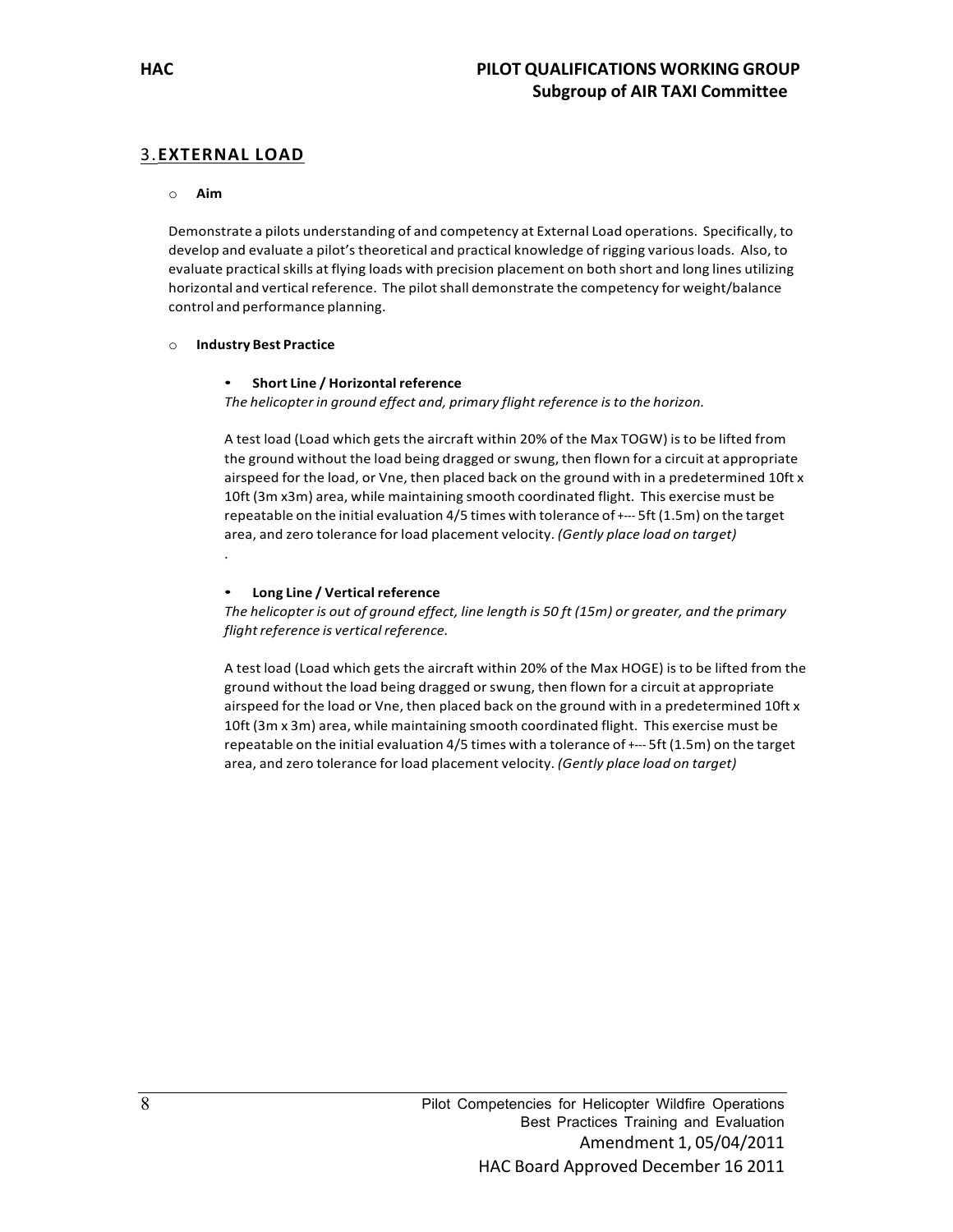### 3.**EXTERNAL LOAD – cont'd**

#### • **Precision Load Placement**

A test load to be held on the end of a long line, 100 ft (30m) in length or longer, over a predetermined 3ft x 3ft (0.9m x 0.9m) area at a height of 3---4ft (0.9m---1.2m) AGL, for 30 seconds while maintaining smooth coordinated control. The tolerance is  $1ft<sup>3</sup>$  (0.3m<sup>3</sup>) .

#### • **Water Bucketing / Tanking**

Ensure competency in water bucket operationsfrom an open watersource such as a lake, pond, slough or river.

Ensure competency of snorkel fill procedures for both, tank and bucket from a fixed source; either a tank or bladder as appropriate.

Evaluate accuracy of spot drops; where 80% of the water falls vertically within a predetermined 10ft x 10ft (3m x 3m) area. This exercise must be repeatable 4/5 times. Evaluate accuracy of line/string drops where the line istied together by 4/5 drops.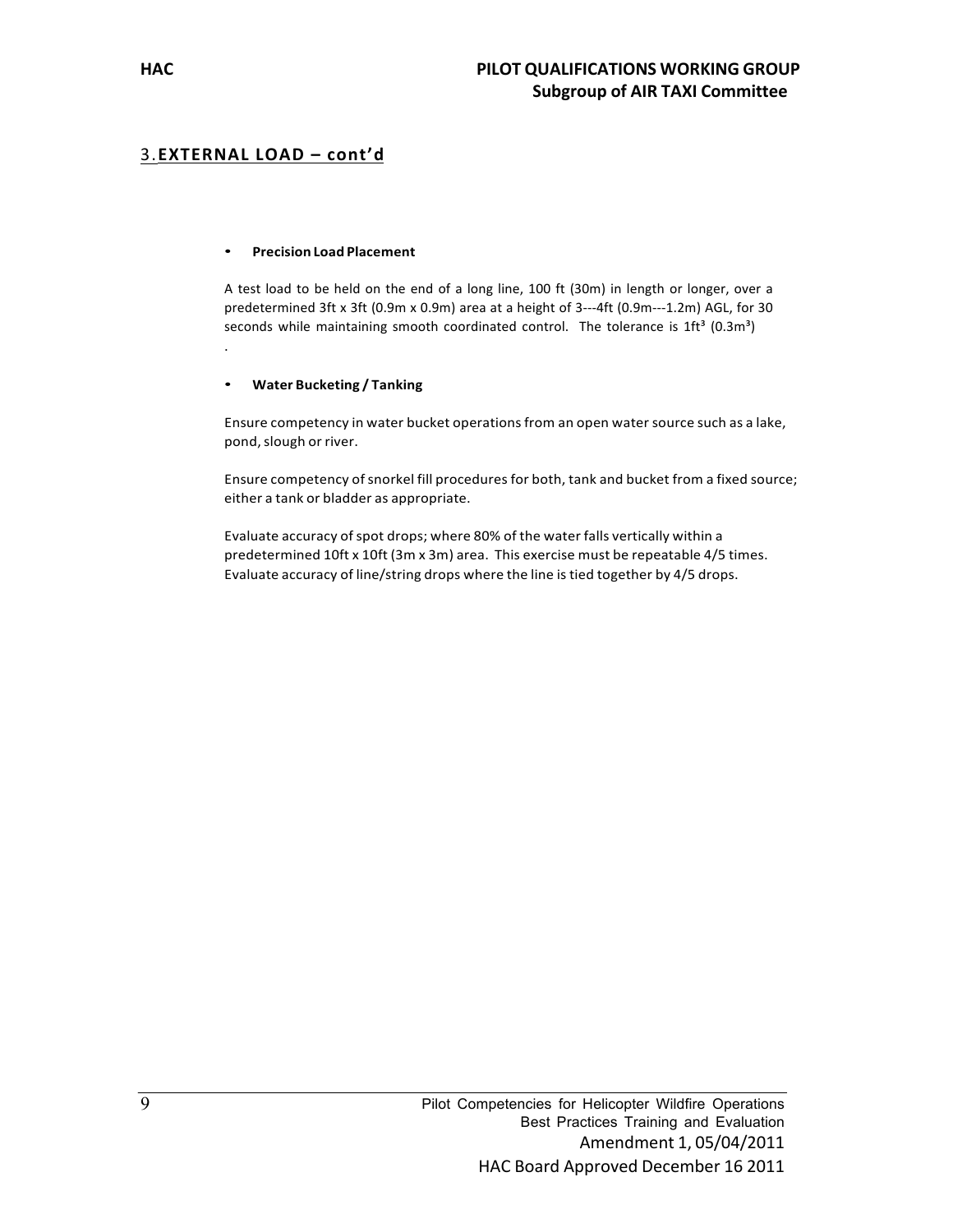### 4.**CLASS D EXTERNAL LOAD**

#### o **Aim**

Demonstrate and evaluate the pilot's theoretical understanding and practical skill at conducting Class D External Load operations.

#### o **Industry Best Practice**

Pilots shall meet Industry Best Practice for Precision Long Line, Hover Exit, and Mountain Flying. (If applicable). Pilots conducting Class D operations are required to meet the standards prescribed by Operators approved Class D --- training program, as outlined in the Company Operations Manual and S.O.P'sif applicable. And, shall comply with, and be competent with all requirements as set out in CAR 702.21, and 722.21 and CASS 722.76, (6), (a) & (c) (See Appendix "B")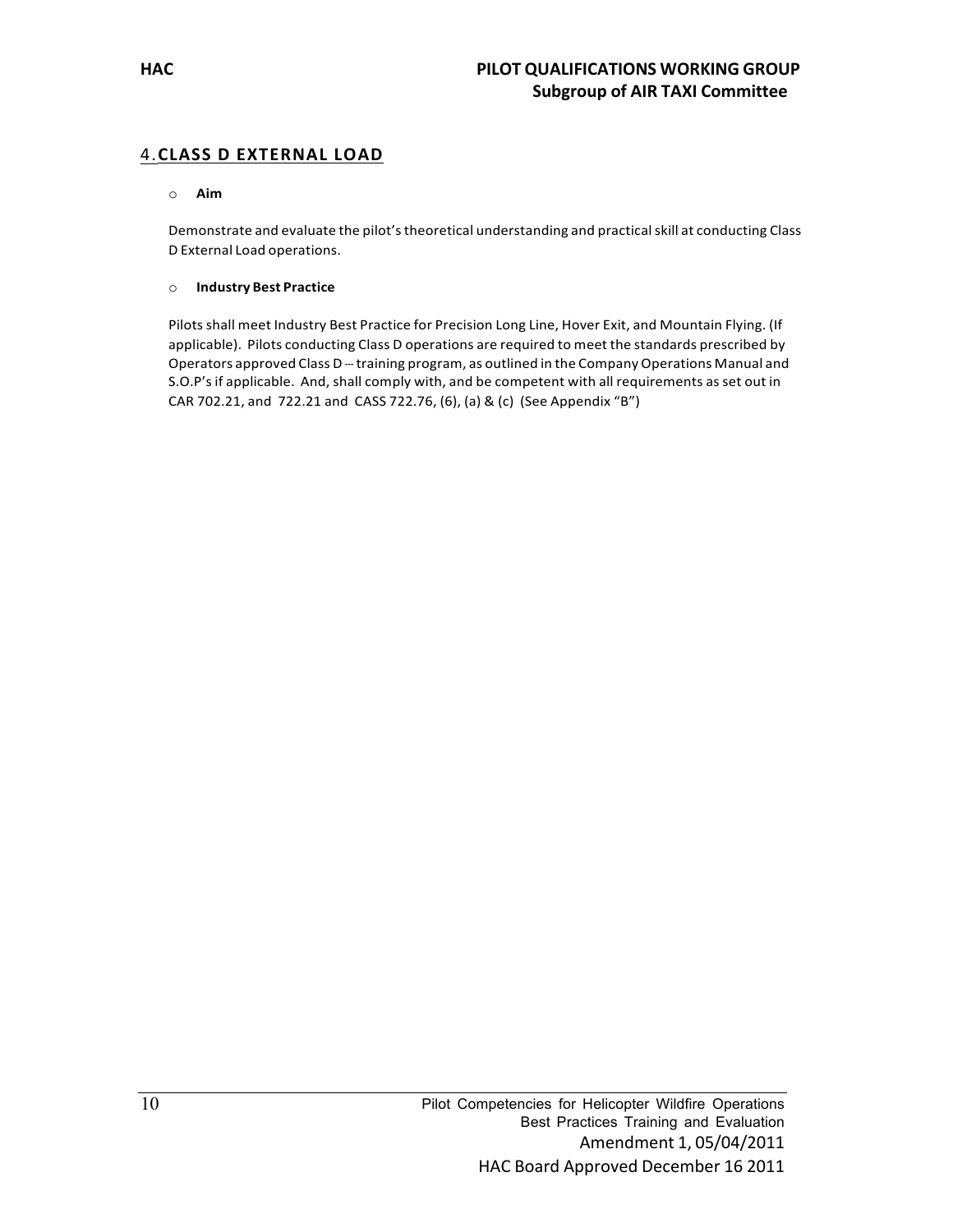## 5.**HOVER EXIT**

#### o **Aim**

Ensure competency in Hover Exit operations as outlined in the Operators Company Operations Manual and be familiar with applicable Customer training procedures manual. (CIFFC Hover Exit document)

#### o **Industry Best Practice**

Ensure pilots competency at Hover Emplaning / Deplaning operations while in a 3 ft (0.9m) hover, and with the aircraft toed in, while maintaining smooth coordinated control. Ensure theoretical knowledge of procedures and limitations for Hover Exit operations as set out in Operators Company Operations Manual; in particular fire---crew briefing prior to conducting Hover Exit maneuvers, and ensure understanding of related CIFFC documents. Ensure competence with all requirements asset out in CAR 702.19, and CASS 722.19. (See Appendix "C")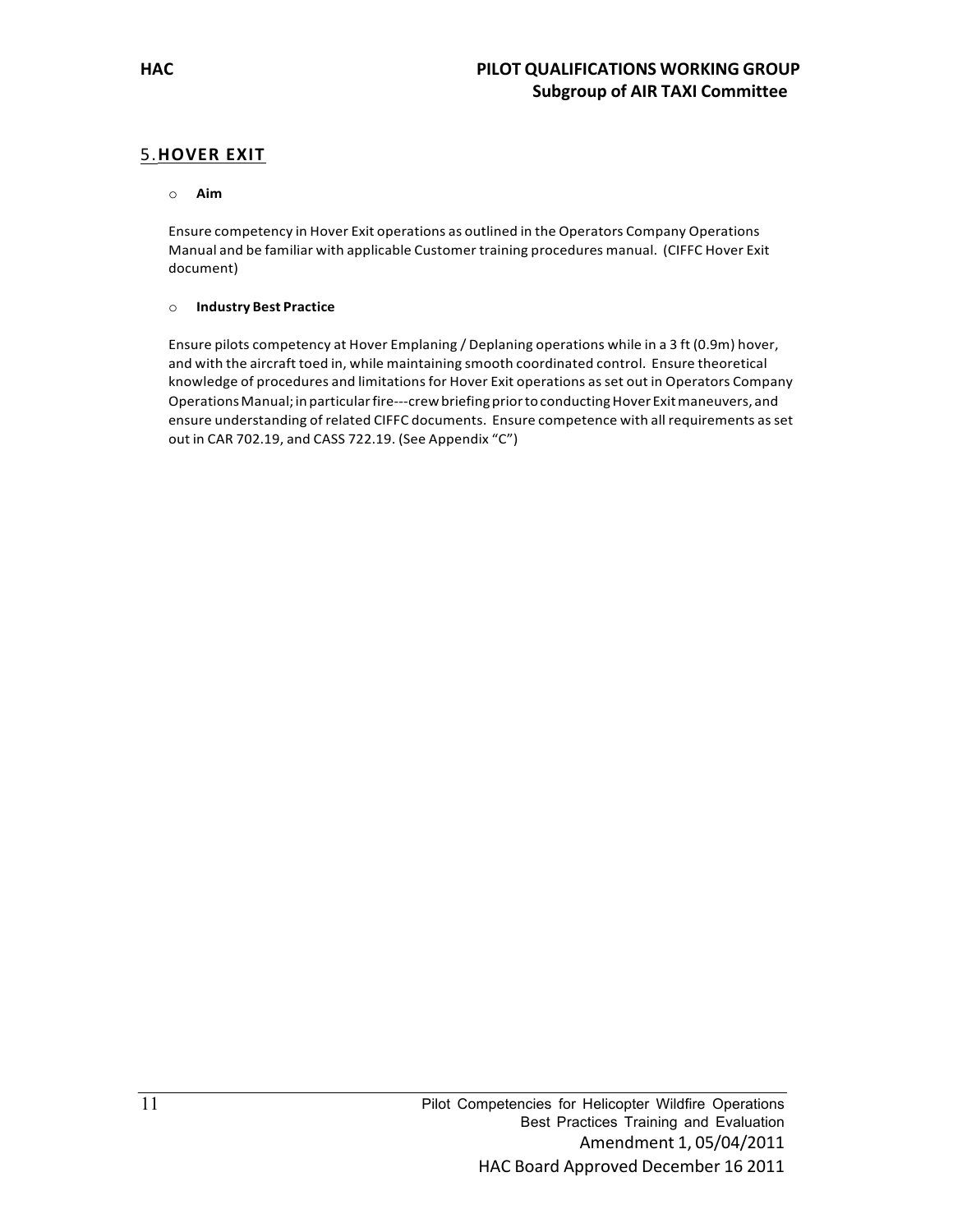# 6.**AERIAL IGNITION DEVICE (AID) AND DRIP TORCHING**

#### o **Aim**

To ensure that pilots have the required practical knowledge to safely assemble and operate the Aerial Ignition Device and/or Drip Torch, and are able to use the equipment in accordance with the fire ignition plan.

#### o **Industry Best Practice**

Pilotsshall meet Industry Best Practice for Short Line operations prior to conducting Aerial Ignition operations.

Evaluatecompetency inassembly,groundtesting,in---flightoperationandemergencyproceduresfor the specific AID / Drip Torch to be used. Pilot shall successfully complete and be evaluated on ground school which includes the following topics:

- Knowledge of, and the safe handling procedures of the combustible mixture used.
- Personnel protective equipment to be used.
- A theoretical and practical understanding of how the AID /Drip Torch operates.
- Complete pre---flight briefing with equipment operator.

Pilots shall be able to assess the fire ignition plan and flight path in relation to the burn; against the specific aircraft operating limitations.

\* With the exception of competency in Short Line operations, the competencies and knowledge for the AID and Drip Torch may be achieved on site through direct supervision and "on the job training" by a current/competent AID/Drip Torch pilot.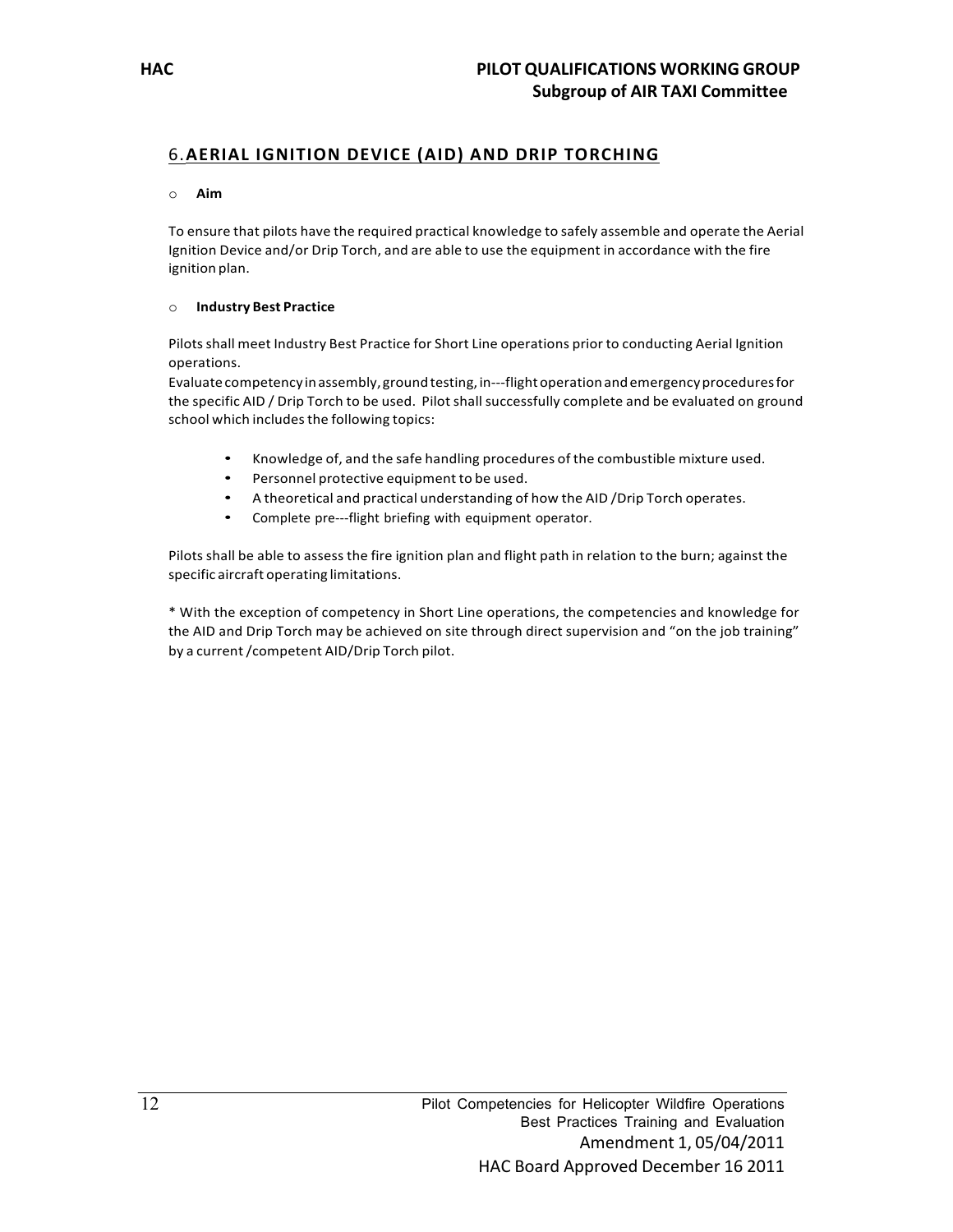### 7.**CONFINED AREA OPERATIONS**

#### o **Aim**

Determine a pilots understanding and competency in Confined Area Operations, by ensuring competency at confined area reconnaissance, steep approach procedures, precision hover exercises, max performance take off profiles, and rejected take off procedures. Assessment of constructed helipad structures including factors that may result in the rejection of a helipad.

#### o **Industry Best Practice**

Evaluate accuracy of confined area reconnaissance utilizing an eye level passif applicable and the primary assessment procedures of size, shape, slope, surface, surroundings and sun. Confirm the pilot uses sound judgment and Pilot Decision making skills during the reconnaissance portion, and evaluate early recognition of main rotor and tail rotor clearance.

Evaluate pilots' ability at performing a steep approach procedure as outlined in Operators Training syllabus, with emphasis on theoretical understanding of Ground Effect and Translational Lift and the effects of each on rotorcraft performance.

Evaluate pilots'skill at precision hover techniquesincluding turns around the mast, nose, and tail while maintaining smooth coordinated control. Evaluate skills at max performance take off and rejected take off procedures as outlined in the Operators Training syllabus.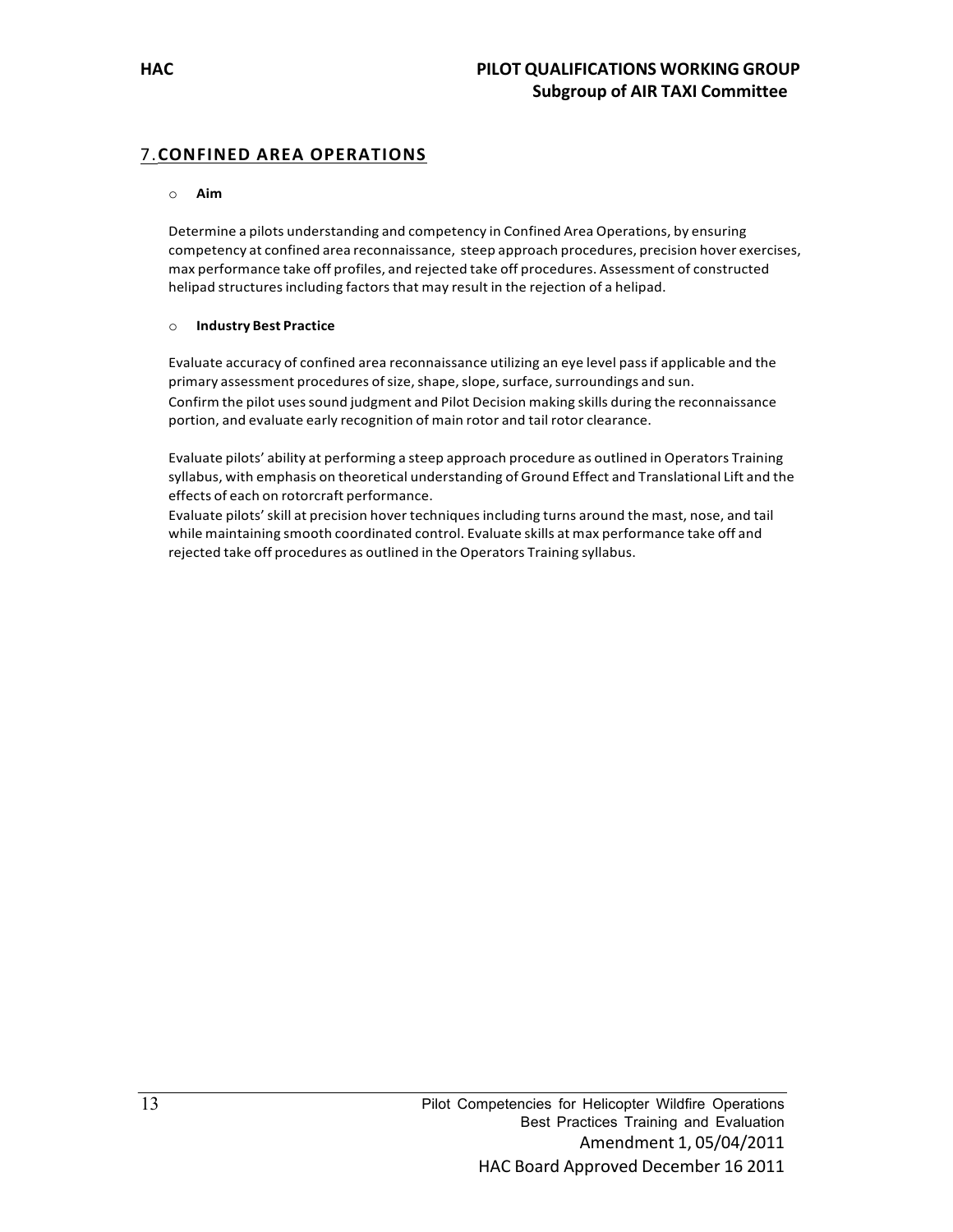### 8.**LOW VISIBILTY OPERATIONS**

#### o **Aim**

To evaluate pilot competency during flight in Low Visibility situations; including flight down to ½ mile (0.8 km) flight visibility.

#### o **Industry Best Practice**

Ensure pilot competency in performing maneuvers as outlined in Operators Training syllabus and Company Operations Manual for reduced VFR visibility limits of ½ nm.

Ensure competency in flight maneuvers at company approved minimum airspeed. Tolerances on flight maneuvers of +--- 100 ft (30m) on altitude, and +--- 5° heading (roll out), while maintaining smooth coordinated flight and utilizing appropriate cockpit scan.

Ensure compliance with requirements as outlined in CAR 702.17 and CASS 722.17(2) (See Appendix  $"D"$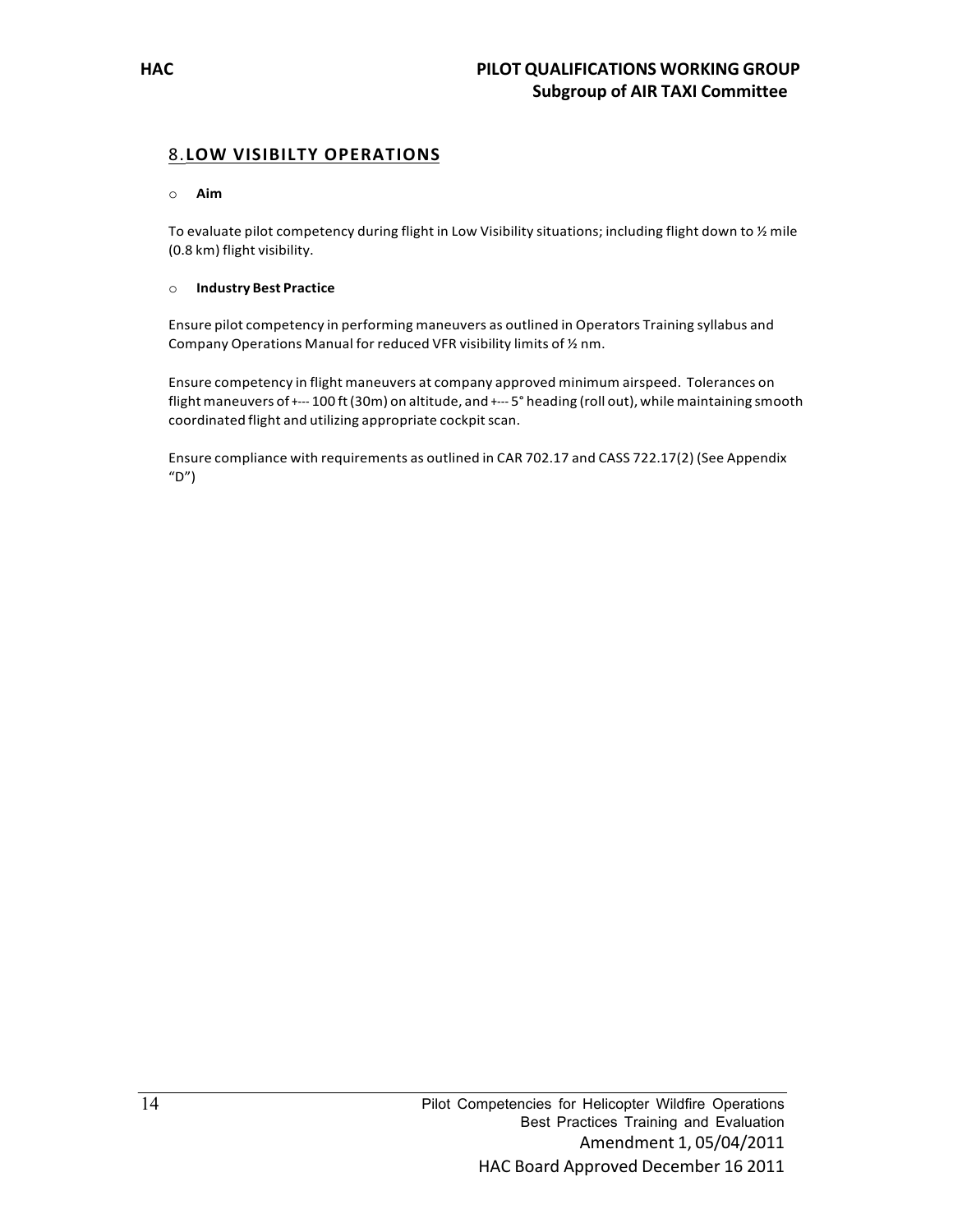### **EVALUATION PROTOCOL**

Each of the eight Pilot Competenciesisto be evaluated by a 4 point marking scale*. (Using the 4*---point *marking scale in use by Transport Canada to evaluate PPC standards)*

- Basic skill level is awarded to a pilot for grading "2" Basic standard on the evaluation standard scale.
- Advanced skill level is awarded to a pilot for grading "3" Standard or "4" Above standard on the evaluation standard scale.
- Scoring a "1" Below standard on a skill for which performance standards apply will temporarily disqualify the pilot from working in wildfire operations, until such time as the appropriate amount of prescribed training hastaken place to elevate the pilot's evaluation on the particular skill to at least Basic skill level.

When applying the 4---point scale, award the mark that best describes the weakest element(s) applicable to the candidate's performance. Remarks to support mark awards 1 or 2 must link to a safety issue, a qualification standard, or an approved technique or procedure.

| $\overline{4}$<br>3 | Above<br>Standard<br>Standard | Performance remains well within the<br>qualification standards and flight<br>management skills are excellent.<br>Minor deviations from the qualification<br>standards occur and performance remains<br>within prescribed limits. | Performance is ideal under existing conditions.<br>$\overline{\phantom{a}}$<br>Aircraft handling is smooth and precise (i.e. Well within limits).<br>Technical skills and knowledge exceed the required level of competency.<br>Behavior indicates continuous and highly accurate situational awareness.<br>Flight management skills are excellent.<br>$\overline{\phantom{a}}$<br>Safety of flight is assured. Risk is well mitigated.<br>$\overline{\phantom{a}}$<br>Performance meets the recognized standard yet may include deviations<br>$\overline{\phantom{a}}$<br>that do not detract from the overall performance.<br>Aircraft handling is positive and within specified limits.<br>$\overline{\phantom{a}}$<br>Technical skills and knowledge meet the require level of competency.<br>$\qquad \qquad \blacksquare$<br>Behavior indicates that situational awareness is maintained.<br>$\overline{\phantom{a}}$<br>Flight management skills are effective.<br>$\overline{\phantom{a}}$ |
|---------------------|-------------------------------|----------------------------------------------------------------------------------------------------------------------------------------------------------------------------------------------------------------------------------|---------------------------------------------------------------------------------------------------------------------------------------------------------------------------------------------------------------------------------------------------------------------------------------------------------------------------------------------------------------------------------------------------------------------------------------------------------------------------------------------------------------------------------------------------------------------------------------------------------------------------------------------------------------------------------------------------------------------------------------------------------------------------------------------------------------------------------------------------------------------------------------------------------------------------------------------------------------------------------------------------|
|                     |                               |                                                                                                                                                                                                                                  | Safety of flight is maintained. Risk is acceptably mitigated.<br>$\overline{\phantom{a}}$                                                                                                                                                                                                                                                                                                                                                                                                                                                                                                                                                                                                                                                                                                                                                                                                                                                                                                         |
| $\overline{2}$      | Basic<br>Standard             | Major deviations from the qualification<br>standards occur, which may include<br>momentary excursions beyond prescribed<br>limits but these are recognized and<br>corrected in a timely manner.                                  | Performance includes deviations that detract from the overall<br>performance but are recognized and corrected within an acceptable time<br>frame.<br>Aircraft handling is performed with limited proficiency and /or includes<br>momentary deviations from specified limits.<br>Technical skills and knowledge reveal limited technical proficiency and /or<br>$\overline{\phantom{a}}$<br>depth of knowledge.<br>Behavior indicates lapse in situational awareness that are identified and<br>$\overline{\phantom{a}}$<br>corrected by the pilot/crew.<br>Flight management skills are effective but slightly below standard. Where<br>applicable, some items are only addressed when challenged or prompted<br>by other crewmembers.<br>Safety of flight is not compromised. Risk is poorly mitigated.                                                                                                                                                                                          |
| $\mathbf{1}$        | Below<br>Standard             | Unacceptable deviations from the<br>qualification standards occur, which may<br>include excursions beyond prescribed<br>limits that are not recognized or corrected<br>in a timely manner.                                       | Performance includes deviations that adversely affect the overall<br>$\overline{\phantom{a}}$<br>performance, are repeated, have excessive amplitude, or for which<br>recognition and correction are excessively slow or nonexistent, or the aim<br>of the task was not achieved.<br>Aircraft handling is rough or includes uncorrected or excessive deviations<br>$\overline{\phantom{a}}$<br>from specified limits.<br>Technical skills and knowledge reveal unacceptable levels of technical<br>$\overline{\phantom{a}}$<br>proficiency and /or depth of knowledge.<br>Behavior indicates lapses in situational awareness that are not identified<br>or corrected by the pilot/crew.<br>Flight management skills are ineffective, unless continuously challenged<br>or prompted by other crewmembers.<br>Safety of flight is compromised. Risk is unacceptably mitigated.                                                                                                                      |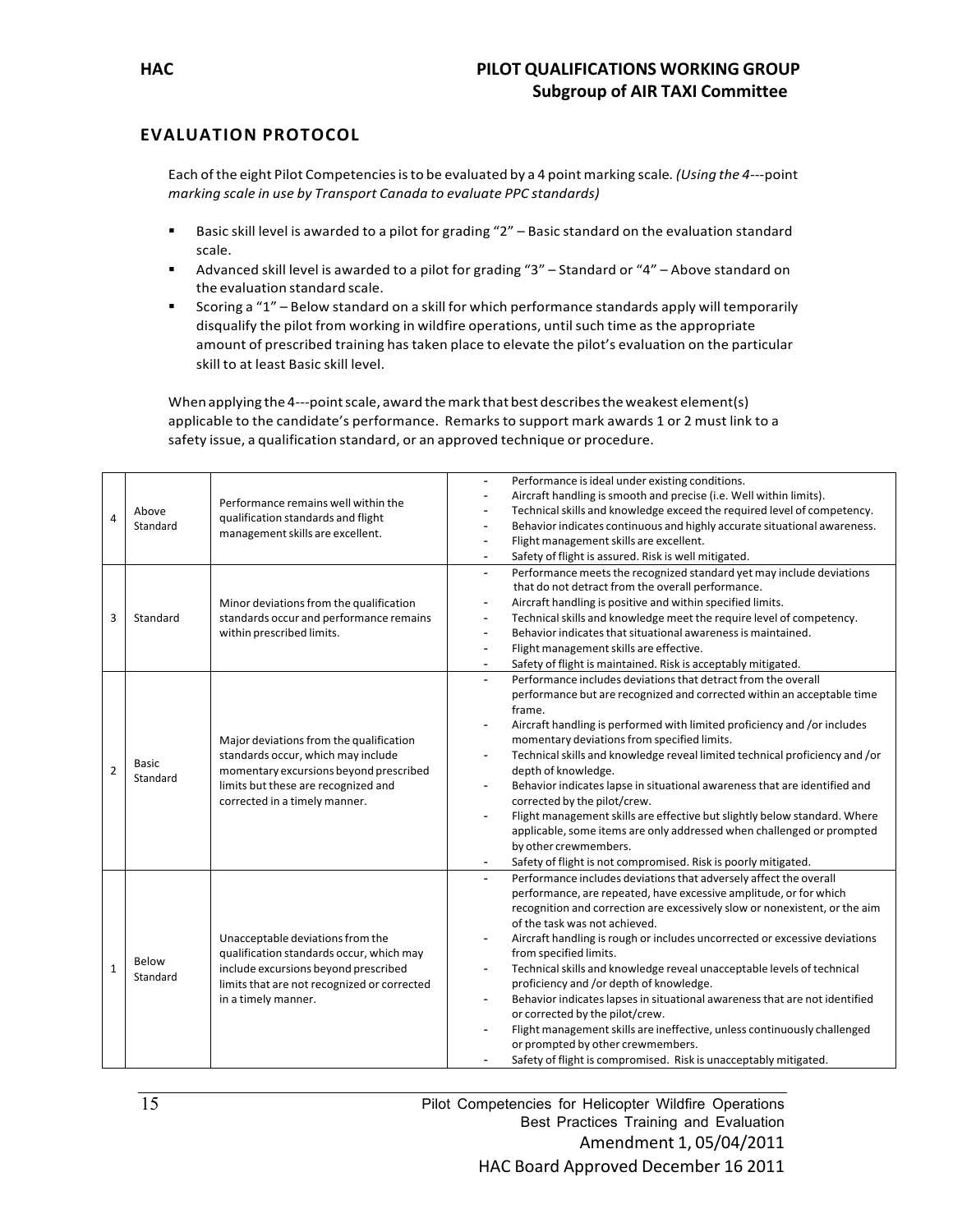# **APPENDIX "A"**

#### **HAC Mountain Flying Training Guidelines**

The following are the HAC recommended guidelines for Mountain Flying Training. Since operational parameters of mountain flying vary considerably from one operation to another, these guidelines do not purport to be complete nor are they universally applicable.

Individual operators remain responsible for tailoring their company policies and training methodology used to achieve these training objectives, to the experience and aptitude of individual pilots, the type of equipment operated, the prevailing geographical and climatic conditions of the local operational environment and other particulars, proper to each operator and/or the local training environment.

The ensuing training program may be incorporated into the air operator's operations manual. Also, to facilitate field verification of pilot competency, the chief pilot or his delegate may wish to certify initial and recurrent Mountain Flying Training in the pilot's logbook.

#### **Mountain Flying Initial Training Criteria**

Ground Schoolshould address:

- --- Topography and formations
- --- Weather and wind
- --- Density altitude vs. helicopter performance
- --- Reconnaissance, approach and departure techniques
- (side hill pads, mountain top sites and operations from ridges)
- --- Hazards and illusions
- --- Physiological and psychological factors
- --- Flying training should assure competency in:
- --- Emergency procedures
- --- Precision handling techniques
- --- Confined area operations
- --- Illusion recognition techniques
- --- Reconnaissance, approach and departure techniques
- (side hill pads, mountain top sites and operations from ridges)

(Mountain Flying TrainingGuidelines)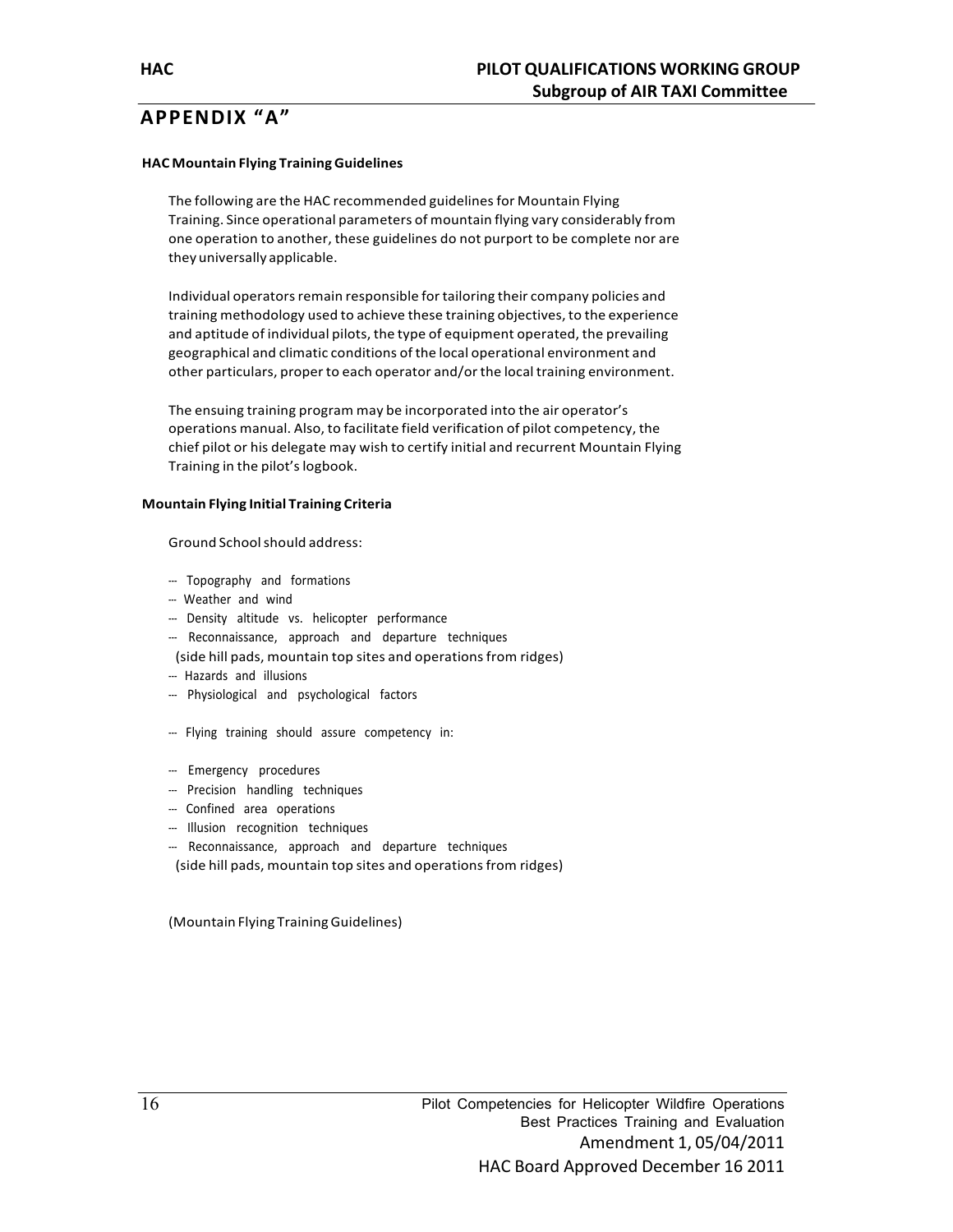(Flying training should assure competency in: cont'd)

- --- Slinging operations
- -- Wind effects
- --- Snow operations
- -- Contour flying

#### **Mountain Flying Recurrent Training Criteria**

! Recurrent Ground Schoolshould review:

- --- Density altitude vs. helicopter performance
- --- Reconnaissance, approach and departure techniques
- (side hill pads, mountain top sites and operations from ridges)
- --- Hazards and illusions
- --- Physiological and psychological factors

! Recurrent flying training should assure continued competency in:

- --- Emergency procedures
- --- Confined area operations
- --- Reconnaissance, approach and departure techniques
- (side hill pads, mountain top sites, and operations from ridges)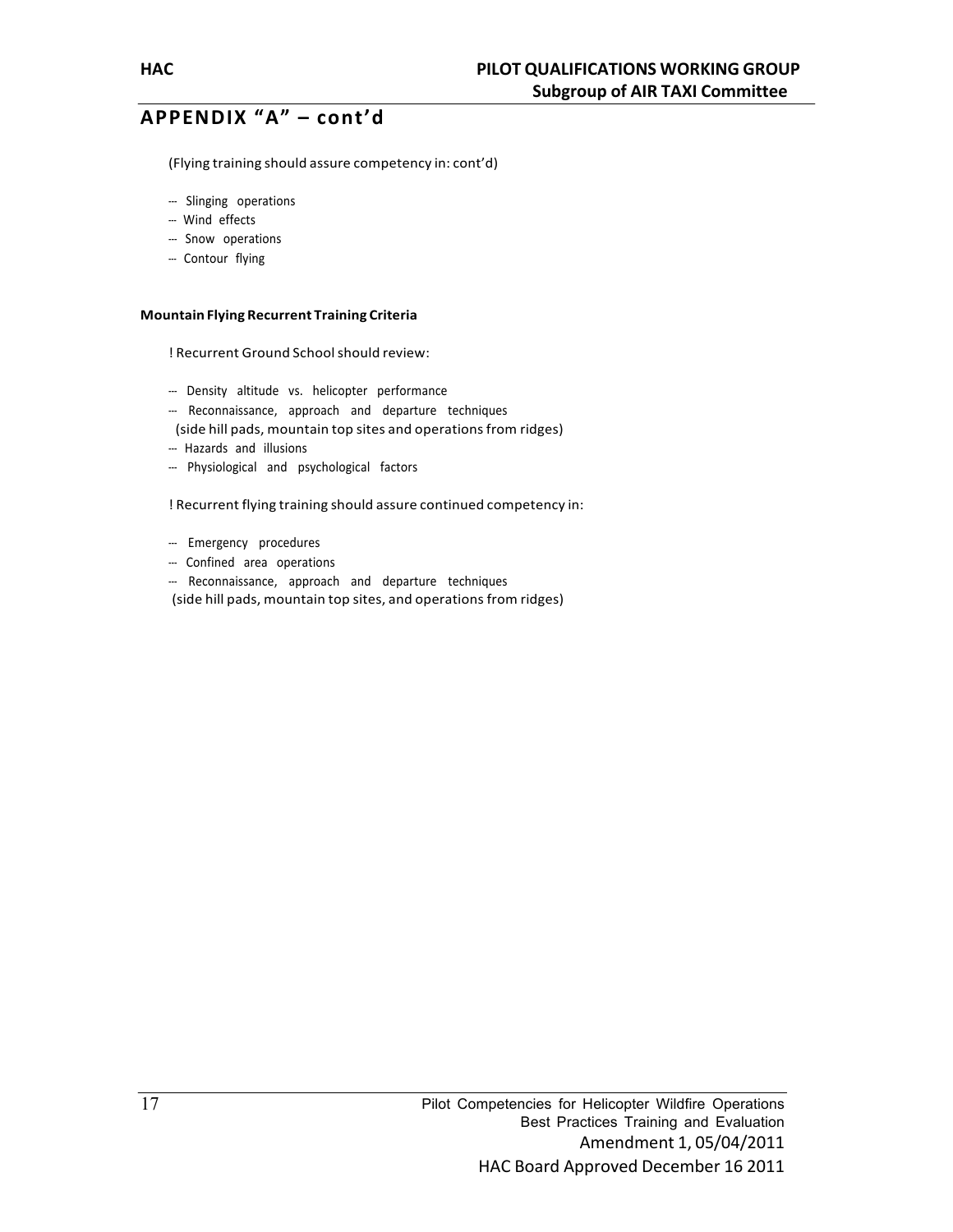# **APPENDIX "B" Helicopter Class D External Loads**

#### **702.21 Class D External Loads**

(1) Subject to subsection (2), no air operator shall operate a helicopter to carry a helicopter Class D external load unless

(a) the helicopter is a multi---engine helicopter that meets the transport category engine---isolation requirements of Chapter 529 of the Airworthiness Manual and that is capable of hovering with one engine inoperative at the existing weight and altitude;

(b) the air operator is authorized to do so in its air operator certificate; and

(c) the air operator complies with the Commercial Air Service Standards.

(2) An air operator may operate a helicopter other than a helicopter described in paragraph (1)(a) to carry a helicopter Class D external load if the air operator

- (a) is authorized to do so in its air operator certificate; and
- (b) complies with the Commercial Air Service Standards.

#### **722.21 Helicopter Class D External Loads**

- (1) The standardsfor authorization to operate a helicopter to carry a Class D helicopter external load are:
	- (a) the helicopteris equipped to permit directradio intercommunication among crewmembers;
	- (b) the personnel carrying device is airworthiness approved for the carriage of human external loads;
	- (c) the load is jettisonable if it extends below the landing gear;

(d) theairoperatorhas applicableone---engineinoperativeperformancechartsfortheoperating weight and density altitude at which the Class D external load operation isto be conducted. Performance charts may take account of wind speed providing wind speed is 10 knots or more;

(e) the air operator's CompanyOperations Manual includes operationalrequirements, operational procedures and air operator employee qualification and training requirements.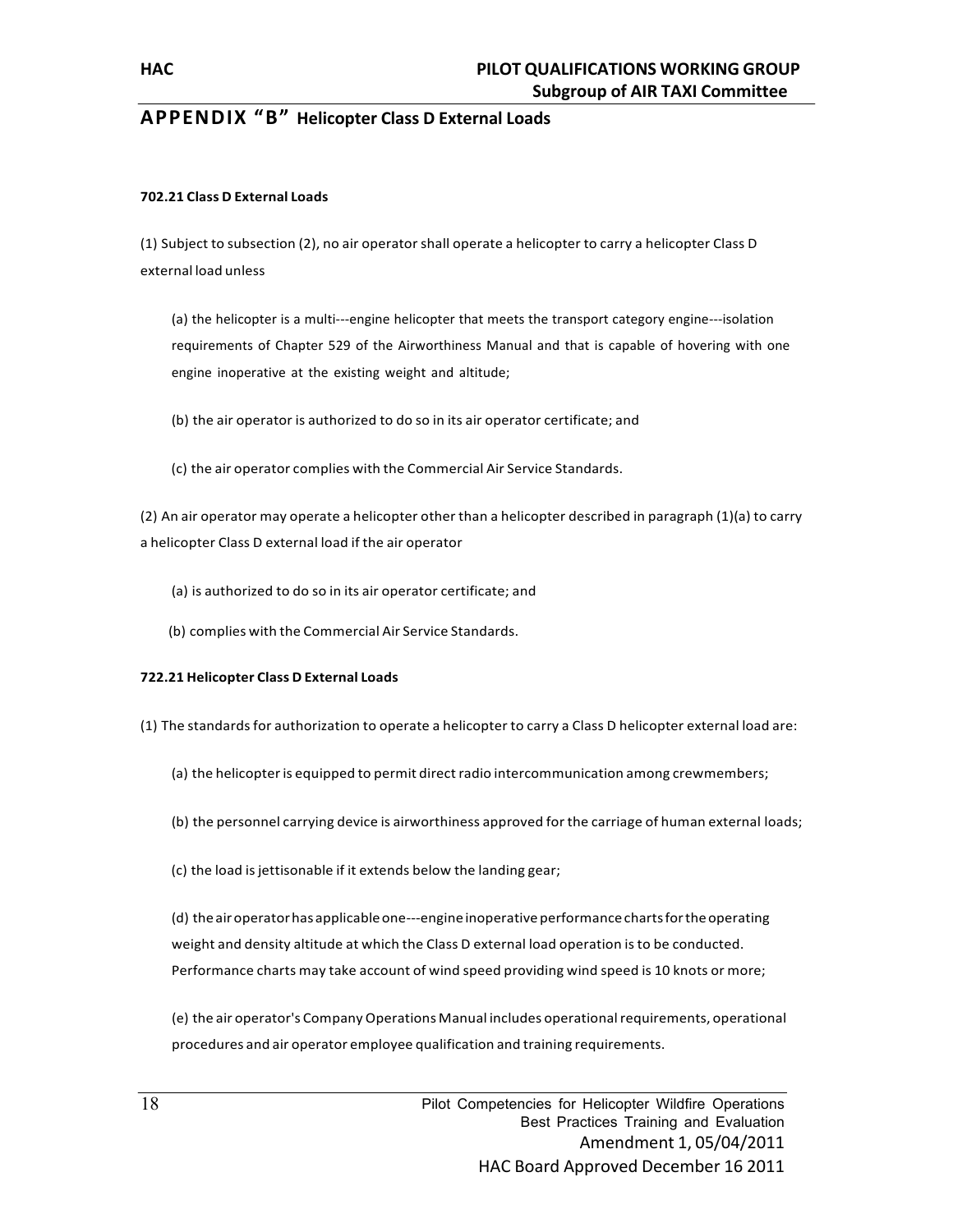(2) The standards for authorization to operate a helicopter to carry a Class D helicopter external load using a single---engine helicopter or a multi---engine helicopter unable to comply with one engine inoperative requirements are:

(a) where the load does not extend below the landing gear:

(i) the helicopter is equipped to permit direct electronic or visual communication among crew members; (amended 1998/09/01; previous version)

(ii) the personnel carrying device is airworthiness approved for the carriage of human external loads;

(iii) the helicopter is turbine powered and equipped, where approved for the type, with an auto-- ignition system and a detector system to warn flight crewmembers of excessive ferrous material in the engine(s);

(iv) only flight crew members and persons essential during flight are carried; and

(v) the air operator's CompanyOperations Manual includes operationalrequirements, operational procedures and air operator employee qualification and training requirements;

(b) where the load extends below the landing gear:

(i) the helicopter is equipped to permit direct radio intercommunication among crewmembers;

(ii) the personnel carrying device is airworthiness approved for the carriage of human external loads;

(iii) the load is jettisonable;

(iv) the helicopter is turbine powered and equipped, where approved for the type, with an auto-- ignition system and a detector system to warn flight crew members of excessive ferrous material in the engine(s);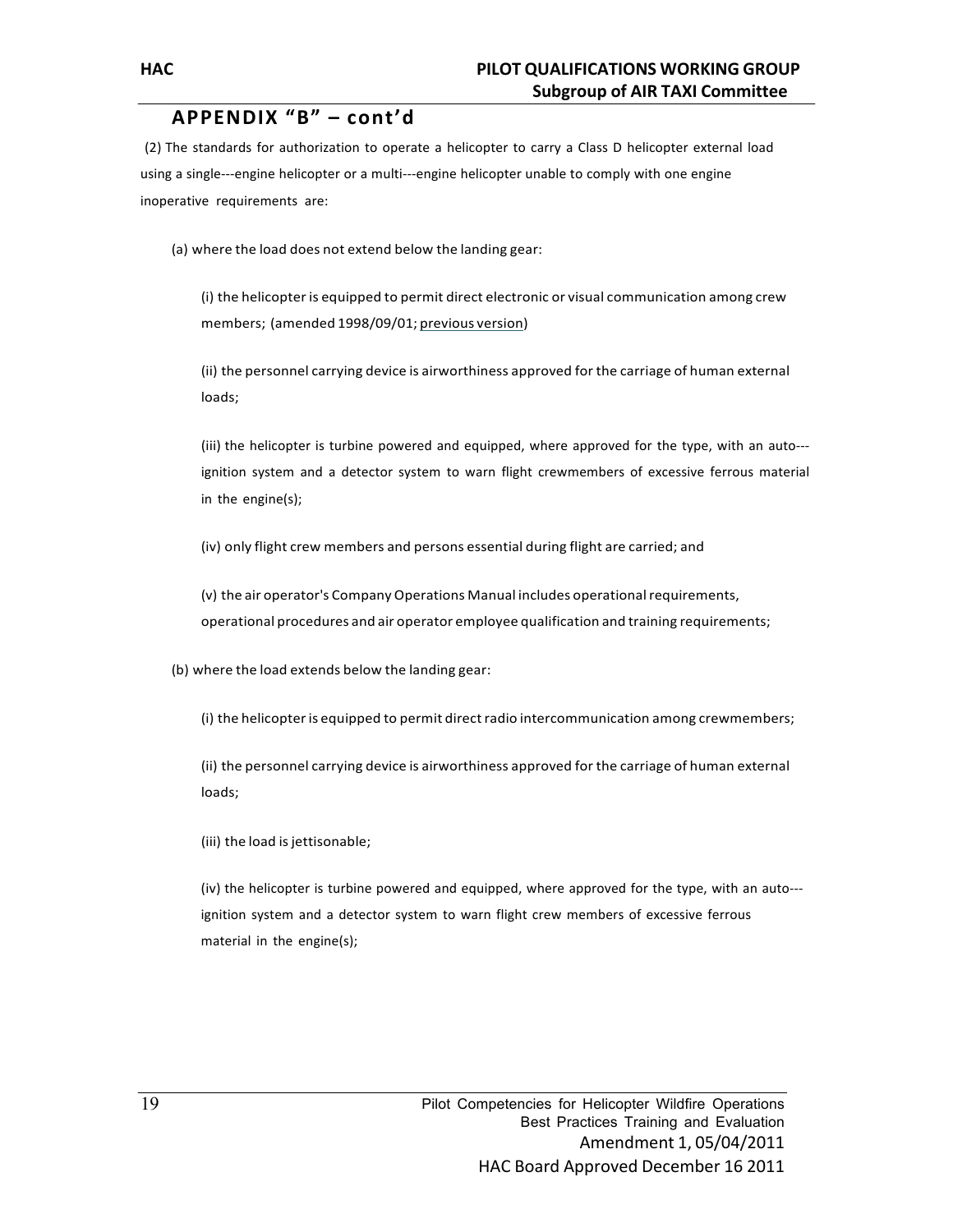(v) only flight crewmembers and persons essential during flight are carried; (vi) persons are transported externally between geographical points only to the nearest suitable landing site;

(vii) the authorization isfor the purpose of law enforcement operations, forest fire suppression operations, urban fire fighting operations or rescue operations;

(viii) the air operator has a formal written agreement from the user of the service and the agreement stipulates that only suitably trained and qualified persons will be assigned; and

(ix) the air operator's CompanyOperations Manual includes operationalrequirements, operational procedures and air operator employee qualification and training requirements.

(3) Authorization may be granted for deviation from the standards of  $722.21(1)$  and  $(2)$  for the Production of Commercial Motion Pictures and Television filming provided:

- (a) the aircraft is operated within approved limitations;
- (b) a co---coordinated plan for each complete operation is developed;
- (c) allpersonsinvolved are knowledgeable of equipmentto be used and pre---flight briefed; and
- (d) only flight crewmembers and persons essential during flight are carried.

(4) Where helicopter Class D External Load Operations are to be conducted for the purpose of providing a rescue service the following standards shall apply.

(a) PilotExperience

Pilots---in---command for rescue service operations shall have achieved:

(i) at least 2,000 hours total helicopter pilot flight time;

(ii) at least 200 hours on the aircraft type which the pilot is to fly on initial assignment to rescue operations and at least 25 hours on types to be used thereafter;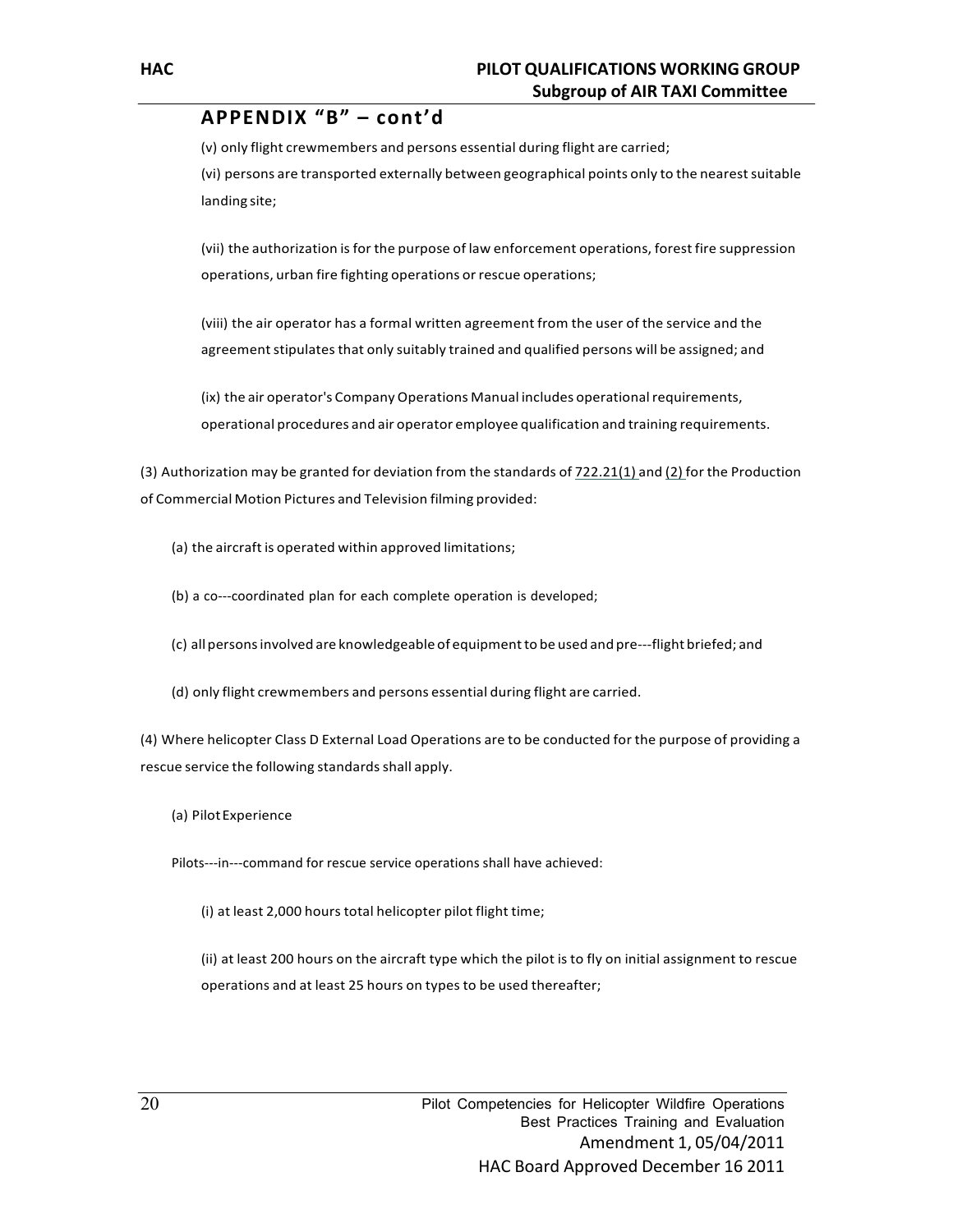(iii) at least 1,000 hours experience in the operational area if rescue services are to be conducted in Designated Mountainous Areas 1 or 2 as defined in the Designated Airspace Handbook (TP 1820); and

(iv) have completed training for Class D load operationsin accordance with section 722.76.

(b) Rescue Service Operations Control

A close working relationship is required between the air operator and the emergency response user organization to ensure coordinated proficiency and mission safety. Terms of reference shall be documented in a written agreement and will define the following:

(i) responsibility of pilot---in---command and rescue specialist(s);

(ii) required operational capabilities and scope of operation;

(iii) coordinated rescue mission standard operating procedures;

(iv) mission authorization and control process, including communication procedures; and

(v) coordinated air operator and emergency response user agency training program on at least an annual basis.

#### **722.76 Training Program**

(6) Aerial Work Training

(a) Pilot training shall be provided where the aerial work requires particular flight maneuvers, aircraft performance considerations or knowledge of equipment to safely conduct the operation.

Training shall include, as applicable:

(i) training related to contents and requirements of flight manualsupplements or airworthiness approvals;

(ii) pre---flight inspection requirements of aerial work equipment;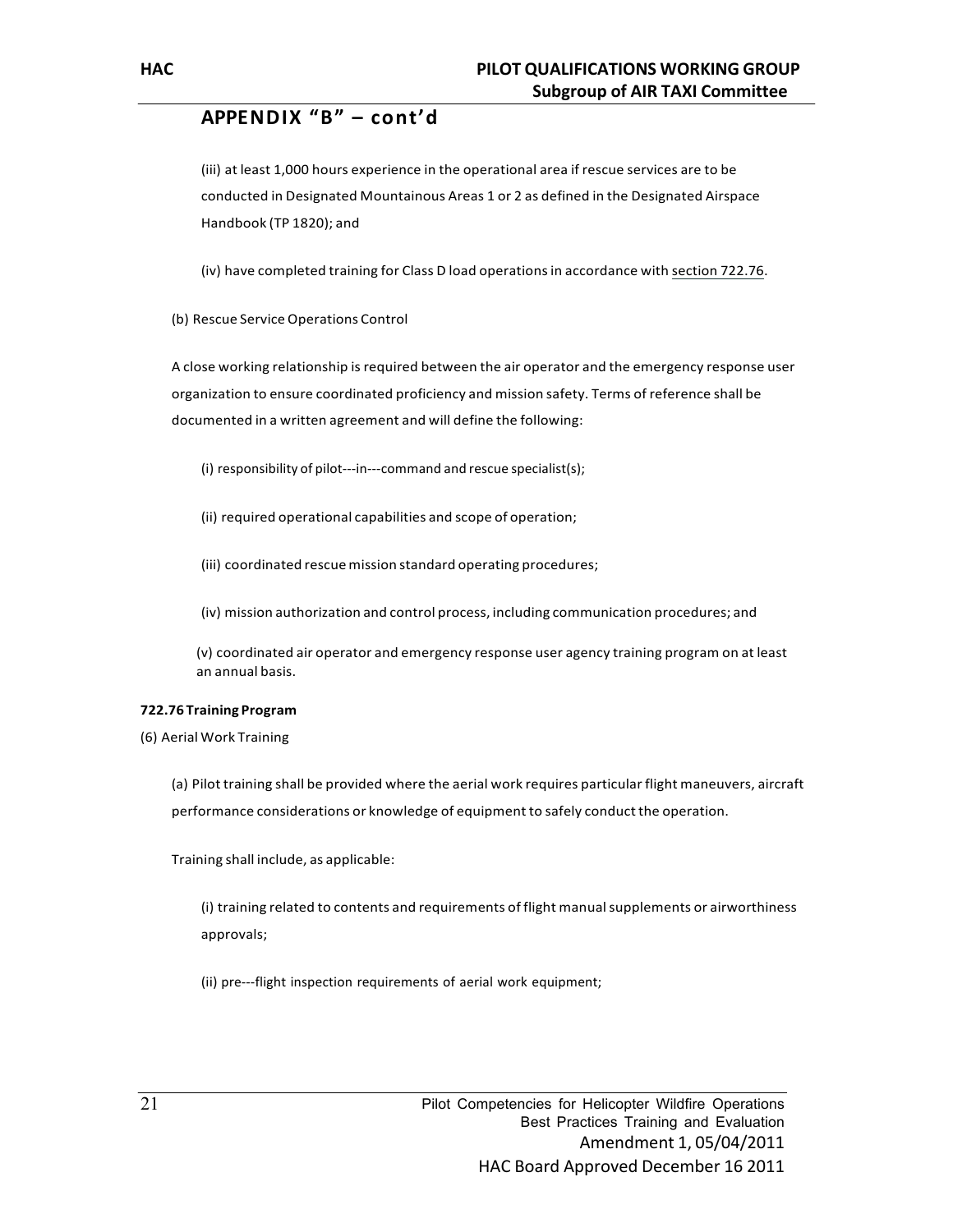(iii) procedures for handling malfunctions and emergencies related to the aerial work equipment;

(iv) operational preparation procedures related to reconnaissance of aerial work areas before low---level flight operations;

(v) operationalrestrictions; and

(vi) flight training and practice in required flight maneuvers.

(c) Training -- Class D External Loads

An approved initial and annual recurrent training program isrequired for pilots assigned to Class D External Load Operations. The training program shall include:

(i) instruction on the applicable flight manualsupplement or airworthiness approvals, including weight and balance calculation procedures, method of loading, rigging and attaching the external load and pre---flight procedures;

(ii) instruction on operational requirements, including calculation of one engine inoperative performance as applicable, co---ordination communications procedures and operational restrictions;

(iii) stepsto be taken before commencing Class D load operations, including flight and ground crewbriefingsandinstructionsandpre---flightinspectionrequirements;and

(iv) flight training with representative Class D loadsincluding, as applicable to the load attachment configuration:

(A) precision hovering in and out of ground effect, including vertical reference maneuvering;

(B) pick---up,departure,approachanddeliveryofClassDloads;

(C) simulated emergencies and malfunction procedures with representative Class D loads.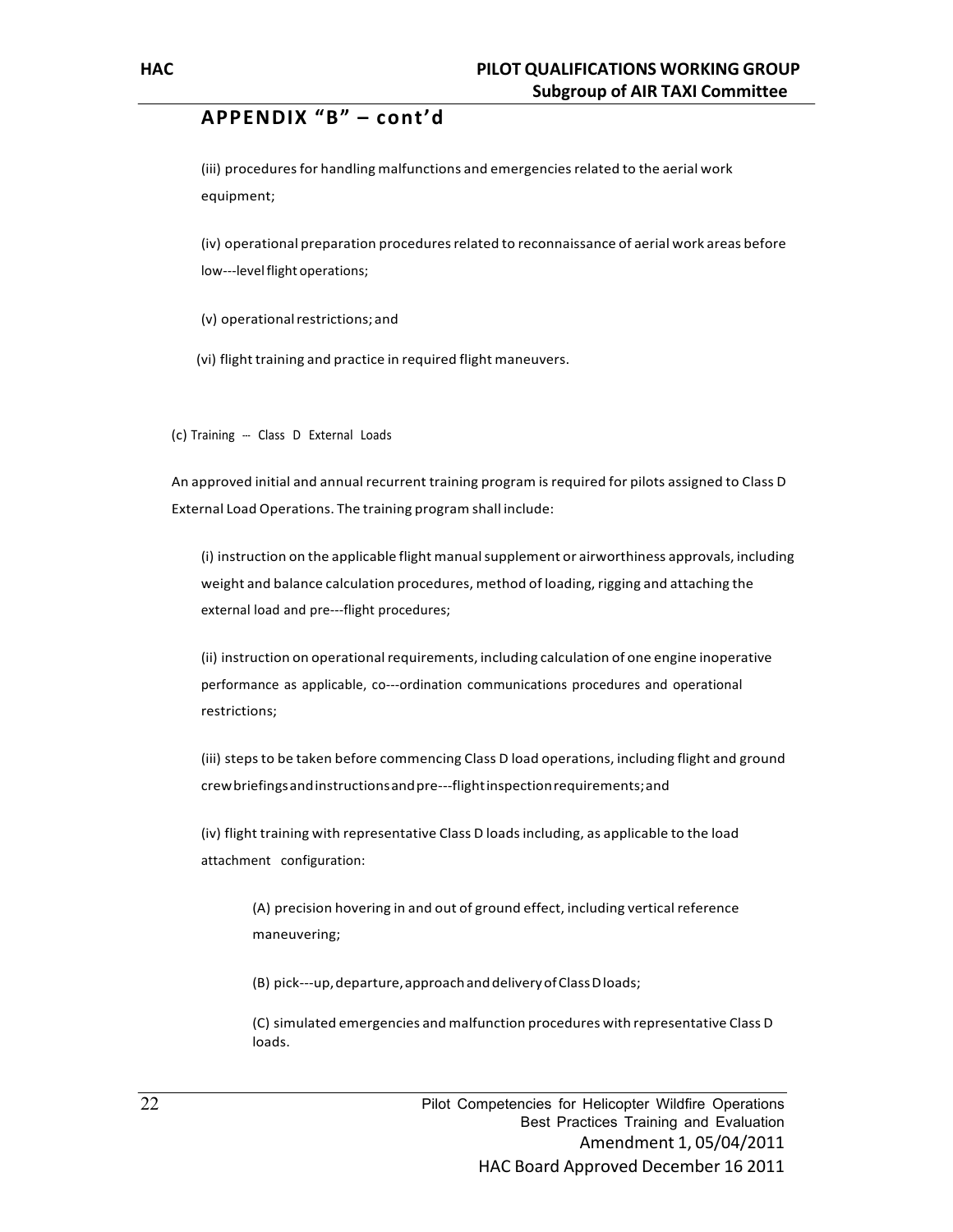# **APPENDIX "C"**

#### **702.19 Entering or Leaving a Helicopter in Flight**

For the purposes of paragraph 602.25(2)(b), the pilot---in---command of a helicopter may permit a person to enter or leave the helicopter in flight

(a) where:

(i) the helicopter is operated at a low hover,

(ii) the person is able to enter directly from or alight directly onto the supporting surface,

(iii) the air operator is authorized to do so in its air operator certificate, and

(iv) the air operator complies with the Commercial Air Service Standards; or

(b) where

(i) the helicopter is operated to enable hoisting or rappelling, and

(ii) the air operator complies with Section 702.21.

#### **722.19 Entering or Leaving a Helicopter in Flight**

Authorization to permit a person to enter or leave a helicopter in flight other than by external load attaching means is subject to the following standards:

(a) operations are conducted under day VFR conditions while the helicopter maintains a stabilized hover;

(b) the longitudinal and lateral centre of gravity shall be calculated for embarking and disembarking operations and shall not exceed the limitations of the applicable flight manual. The operating weight shall be calculated and shall not exceed the applicable weight/attitude/temperature (WAT) hover performance charts for the helicopter type and configuration at the operating altitude;

(c) personsto be embarked or disembarked have been instructed on related hazards and techniques;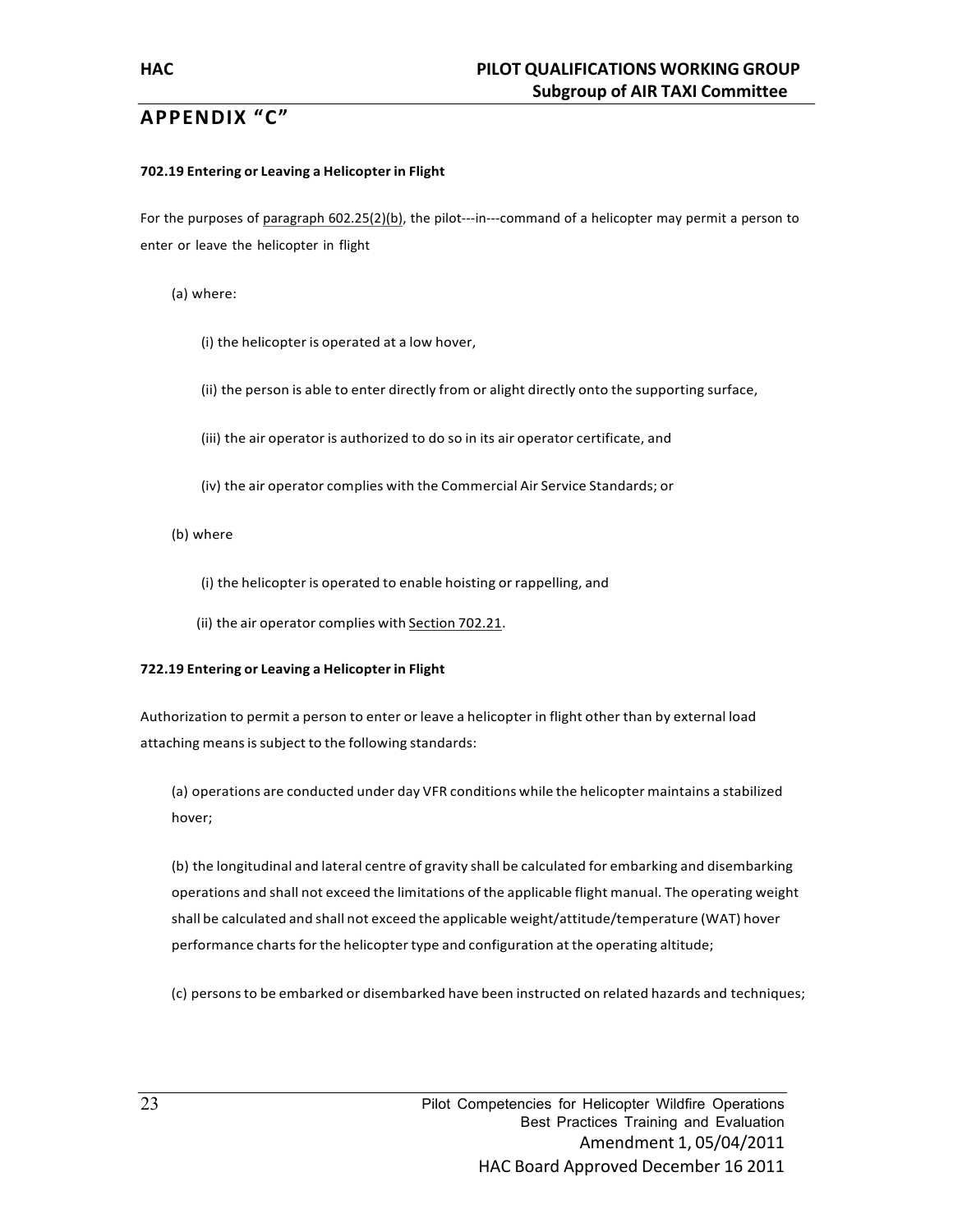(d) crew members shall be trained in accordance with section 722.76 of the Commercial Air Services Standards;

(e) any equipment or cargo to be loaded or unloaded shall be secured to prevent shifting in flight except during loading and unloading. Cargo or equipmentshall not be loaded or unloaded from a baggage compartment remote from the main cabin unlessthe applicable centre of gravity calculation is completed and cargo handlers have been instructed on procedures; and

(f) the air operator's Company Operations Manual content includes embarking and disembarking operational procedures, briefing procedures and crewmembertraining requirements.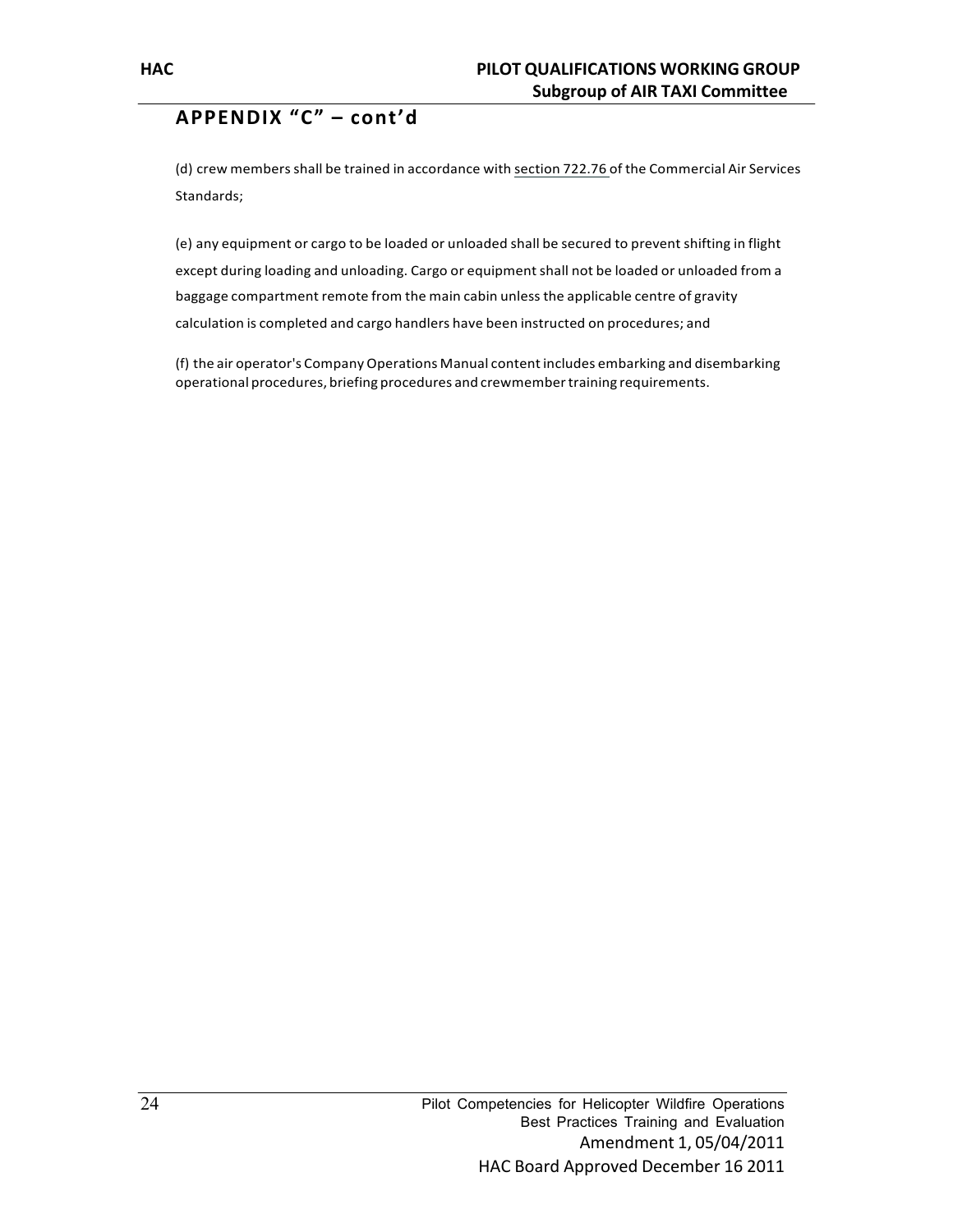# **APPENDIX "D"**

#### **702.17 VFR Flight Minimum Flight Visibility --- Uncontrolled Airspace**

(1) Where an aeroplane is operated in day VFR flight within uncontrolled airspace at lessthan 1,000 feet AGL, a person may, for the purposes of subparagraph 602.115(c)(i), operate the aeroplane when flight visibility is less than two miles if the person

- (a) is authorized to do so in an air operator certificate; and
- (b) complies with the Commercial Air Service Standards.

(2) Where a helicopter is operated in day VFR flight within uncontrolled airspace at less than 1,000 feet AGL, a person may, for the purposes of subparagraph 602.115(d)(i), operate the helicopter when flight visibility is less than one mile if the person

(a) is authorized to do so in an air operator certificate; and

#### **722.17 VFR Flight Minimum Flight Visibility --- Uncontrolled Airspace**

2) Helicopters

The standard for reduced VFR visibility limits of one half mile in uncontrolled airspace for helicopters is as follows:

(a) PilotExperience

Before conducting operations in reduced visibility, pilots shall have achieved at least 500 hours of pilot---in---command experience in helicopters. (amended 1998/09/01; previous version)

(b) Airspeed for Operation in Reduced Visibility (amended 1998/09/01; previous version)

Helicopters shall be operated at a reduced air speed that will provide the pilot---in---command adequate opportunity to see and avoid obstacles.

(c) Pilot Training

The pilotshall receive training asfollows: (amended 2000/12/01; previous version)